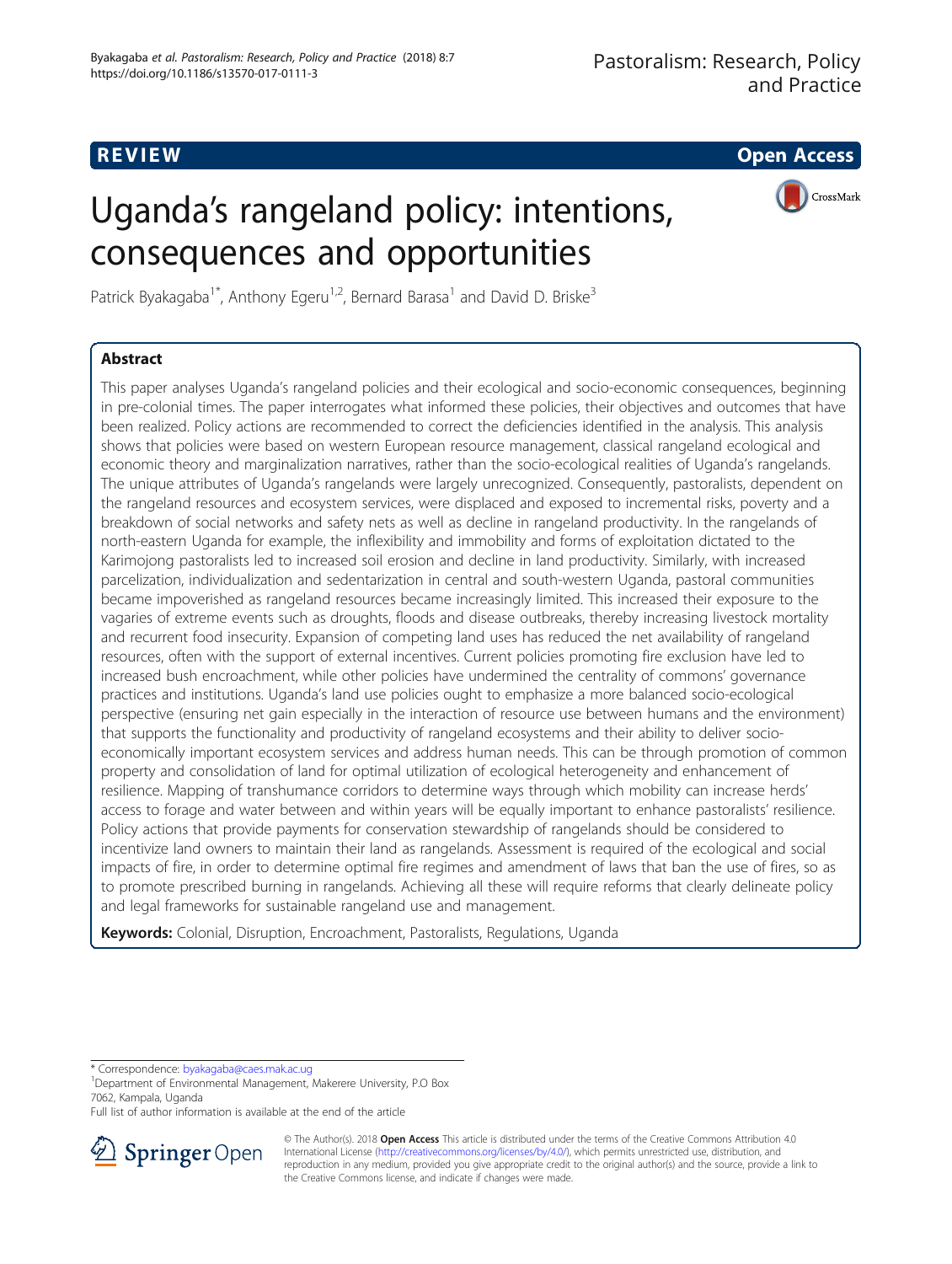# Introduction

Rangelands cover 44% of Uganda's total land area, sustaining 80% of the national livestock herd and 90% of the cattle (Government of Uganda [2014](#page-13-0)). Most of the rangelands in Uganda are dominated by pastoralists, and approximately 64% of them (22% of Uganda's human population) are categorized as poor (Kirkbride and Grahn [2008,](#page-14-0) Ministry of Agriculture Animal Industry and Fisheries Uganda et al. [2010\)](#page-14-0). Drought and heat-induced livestock mortality has increased in Uganda due to starvation and lack of water; this causes significant economic losses, and negatively impacts on livelihoods of pastoral communities and increases their impoverishment (Stites et al. [2010](#page-15-0), Mwaura and Katunze [2014](#page-14-0)). Increased bush expansion in Ugandan rangelands by several native species, including Acacia (Vachellia) hockii De Wild and Lantana camara L., and increasing non-palatable grass species such as Cymbopogon afronardus Stapf have contributed to a decline in rangeland productivity, especially for grazers (Mugasi et al. [2000](#page-14-0), Oba et al. [2008,](#page-14-0) Roschinsky et al. [2012\)](#page-15-0). We posit that many of these aforementioned challenges can be traced back to land use and economic policies originating from the colonial era, which generally focused on the production efficiency of a small number of provisioning ecosystem services and failed to account for regulatory, cultural and supporting ecosystem services from rangelands (Muhereza [2001,](#page-14-0) Pulkol [1994](#page-15-0), Kisamba-Mugerwa [1992](#page-14-0)).

The first region of Uganda where the government intentionally introduced a new land tenure policy was in north-eastern Uganda, commonly referred to as the Karamoja sub-region. This area borders Kenya and (now) South Sudan and currently has 19.8% (2.3 million) of the cattle herd in Uganda (Government of Uganda [2008](#page-13-0)). The government actions in this region can be summarized in six phases which occurred during the colonial and postindependence era: (i) 1898 to 1920 was the period when the British colonial administration was extending their rule into new areas beyond central Uganda where they first settled. In Karamoja sub-region, they set up new colonial administrative systems that interfered with the traditional governance system of the pastoralists that lived in this area. This was the period when pastoralism was first discouraged in Uganda through orders of the administrators and their agents. Pastoralism was perceived to be archaic and backward. The colonial administrators regarded pastoralism as a way of life that made it difficult to have control over the communities in areas where it was practiced. (ii) 1920 to 1940 was the transfer of 1,500 to 2,000 sq. miles of land from the Chemerongit Hills to the Kamyangareng River to the colonial administration in Kenya and the expansion of the boundaries of Teso region (a region occupied by another ethnic group in north-eastern Uganda that practiced agro-pastoralism), (iii) the 1930s to late 1940s saw the extension of colonial administration and church missions with large tracts of land being appropriated with a simple declaration as 'Crown land', (iv) early 1950s to late 1950s witnessed the gazetting (designation) of several tracts of land (486 sq. miles) as game reserves, (v) the 1960s was characterized by individuals, administration officials and local petty bourgeois fencing off land for personal enrichment, and (vi) the 1980s represented a period when several development assistance initiatives were introduced, such as promotion of crop cultivation through provision of agricultural subsidies in the form of seed and tractors to address food insecurity and encouragement of pastoralists to live a more sedentary lifestyle. These initiatives were brought by the Ugandan government with support from multilateral donor agencies, ostensibly to enhance economic productivity of this region and the wellbeing of the pastoral communities (Barber [1962,](#page-13-0) Egeru et al. [2014](#page-13-0), Mamdani [1982,](#page-14-0) Nakalembe et al. [2017](#page-14-0), Quam [1978](#page-15-0)).

The changes introduced by the colonial administration as observed in Karamoja sub-region were also apparent in other parts of Uganda where rangelands were predominant. In central to south-western Uganda, land appropriation by introduction of new land ownership modalities orchestrated transformations in land relations. For example, the British entered into an agreement with Buganda (a region within central Uganda) in 1900 to create a new land tenure system in which former customary land vested in their traditional leader (addressed as Kabaka in the local language) was allocated in parcels of miles to individuals who had worked for the British as collaborators in their expansion of colonial rule in the rest of Uganda. This agreement created the 'mailo' (mile in Uganda's dialects), freehold and crown land tenure system (Okuku [2006\)](#page-14-0). These changes turned individuals who previously had permanent inheritable rights into tenants by sufferance who had to pay rent to the new registered owners. The post-independence governments of Uganda have since then continued to perpetuate these colonial policies by various means.

In this paper, we interrogate Uganda's land use and economic policies from the colonial period (1890s to 1962) to the current administration by analysing what informed them, their originally intended objectives and the actual outcomes and consequences that have been realized in relation to the functioning of contemporary rangeland systems.

We further assess the theory postulating that characterization of policy problems is a product of a political process, other than objectivity (Hoornbeek and Peters [2017](#page-13-0)) in relation to Uganda's policies relevant to rangelands. We suggest policy recommendations to address the deficiencies that have been identified to promote a more inclusive valuation of Uganda's rangeland resources and the pastoralists that utilize them. The paper is based on an assessment of relevant empirical studies that have been published and unpublished.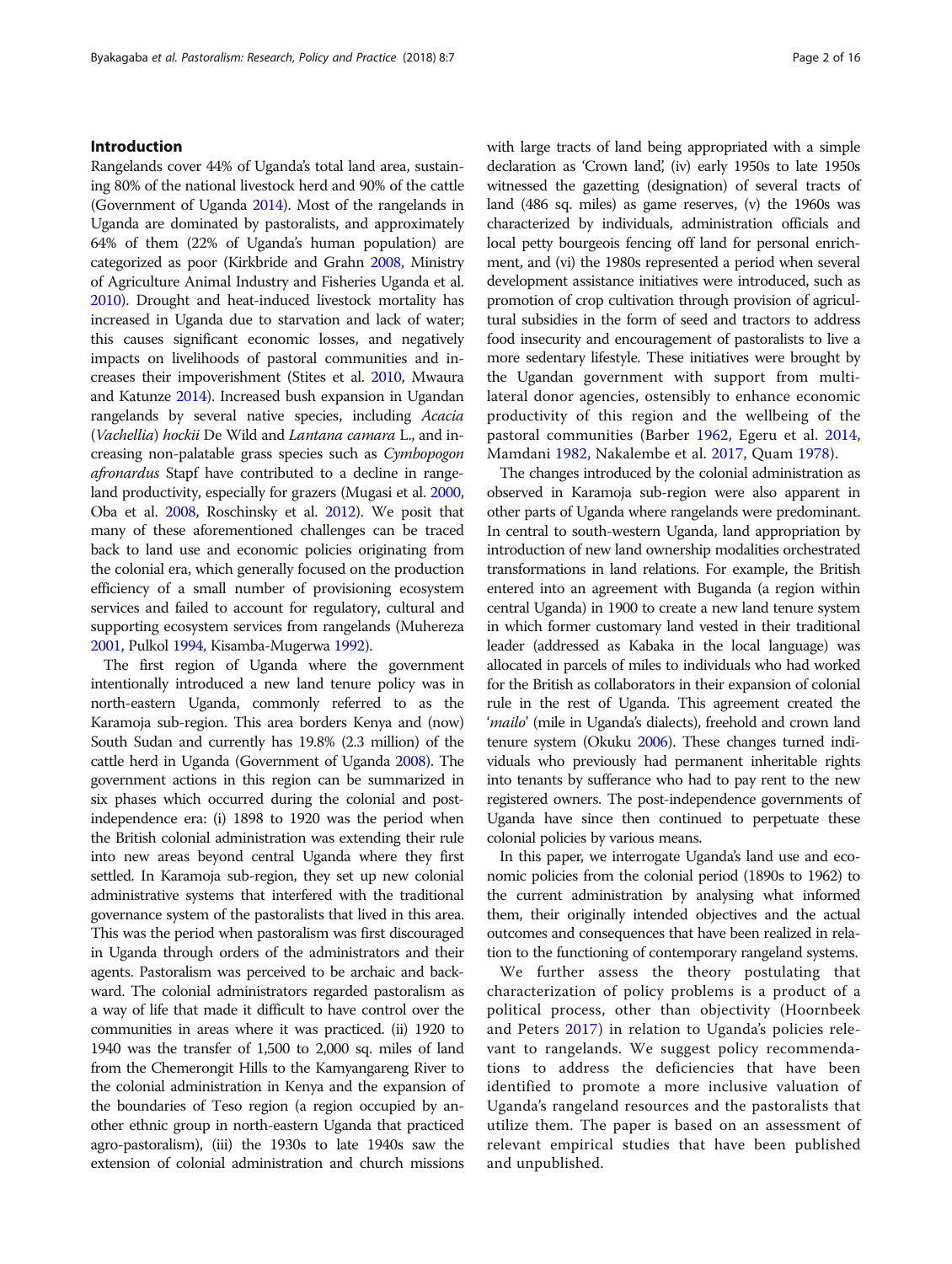# Study area

Uganda is a landlocked country located in eatern Africa and it is bordered by South Sudan in the north, Kenya in the east, Tanzania and Rwanda in the south and Democractic republic of Congo in the west. It covers an area of 241,038 square kilometres. It experiences tropical climate with temperatures ranging between 18-28 degree centigrade. Uganda became a British protectorate in 1894 and attained her independence in 1962. It has since then had various leaders who ascended to power through elections, coups and violence. It is currently governed under the multi-party dispensation with regular elections held every five years. The parliament is dominated by the ruling party called the National Resistance Movement.

According to the Uganda National population and housing census report of 2014, the total population was 34.6 million people in 2014, with children below 18 years constituting 55% of the population. Most of the population is rural-based and derive their livelihood from agriculture including crop and livestock production.

According to the National Development Plan ii, approximately 72 percent of the population is employed in agriculture.

Livestock production is mainly carriedout in districts commonly known as the "cattle corridor" districts because of their characteristic conditions for cattle production. This area extends from the districts bordering Tanzania and Rwanda in the south, through central Uganda to the north-east in districts bordering Kenya and South Sudan. The National Livestock Census Report of 2008 indicates that most households (92.7%) that have cattle mainly keep indigenous herds. The average average growth domestic product growth between 2010- 2015 was 5.5%.

# Chronology of land use policies impacting rangelands and pastoralists

# Historical perspective on land and rangeland tenure system in Uganda

In the pre-colonial era, rangelands were traditionally managed under common property regimes based on customary institutions which provided for all members to enjoy use rights, while transfer was strictly through inheritance of use rights, but not ownership (Okuku [2006](#page-14-0)). Rangeland resources were managed as commons using customary authority systems that determined access and use. Use rights were generally equal within kinship or territorial groups, while outsiders were excluded except through negotiations of elders. The customary authorities ensured that grazing practices did not harm rangeland resources through the use of sanctions for those who did not adhere to the expected norms and practices (Kisamba-Mugerwa [1992\)](#page-14-0). For instance, all pastoralists were expected to follow the established grazing patterns, including the exclusion of livestock grazing on dry season reserves during the wet season (Oba et al. [2008](#page-14-0)).

Customary grazing practices included following herd movement routes and customary land use practices that prevented the over use of rangeland resources such as regular assessment by range scouts (Oba [2012](#page-14-0)). Herd movement and stocking capacity was based on detailed range assessment by the range scouts who would evaluate both the quality and quantity of the available forage, range condition and water availability and quality which ensured sustainable use of rangelands (Kyagaba [2004,](#page-14-0) Oba [2012](#page-14-0)).

Prior to the onset of colonial administration and the crafting of Uganda as a nation, various tribal communities managed land ownership, use and governance in varying forms. In central Uganda for example, land formed the cornerstone of identity and was nominally controlled by the King (Kabaka) in trust for his subjects while individual plots were conferred upon the peasants by local chiefs (Green [2006](#page-13-0)). In Ankole region, in western Uganda, a delicate balance on land existed between the Bairu (ethnic group that predominantly practiced crop production) and Bahima (ethnic group involved mainly in livestock production up to today) with the Bahima having maintained a privileged hegemonic state over land and resources (Doornbos [1975\)](#page-13-0). Access to crucial pastoral resources in parts of Ankole rangelands, especially in Nshara and lakes Mburo, Kachera and Kigambira, was determined through express permission of the King, traditionally known as Omugabe of Ankole kingdom. Meanwhile, in northern Uganda, in parts of Lango and Acholi sub-regions, there was no landlessness since land was communally owned through the clan system with no land transactions allowed (Tosh [1978](#page-15-0)).

Most local rangeland communities in Uganda had a hierarchical system of elders whose main responsibility was determining rangeland use patterns and enforcing traditional norms and values regarding rangeland use and livestock production, to ensure that range productivity was sustained (Rugadya and Kamusiime [2013](#page-15-0)). Clans had informal mechanisms through which they would access rangelands that were under the jurisdiction of other clans and this prevented land conflicts and ensured rational movement of livestock according to the seasons and suitability of the range (Ocan and Ocan [1994](#page-14-0)).

Arrival of British colonial administrators in the 1890s and the eventual declaration of Uganda as a British protectorate in 1894 changed the land tenure system in Uganda. Private ownership was promoted through signing of agreements between the colonial administrators of Great Britain and traditional leaders of the existing kingdoms in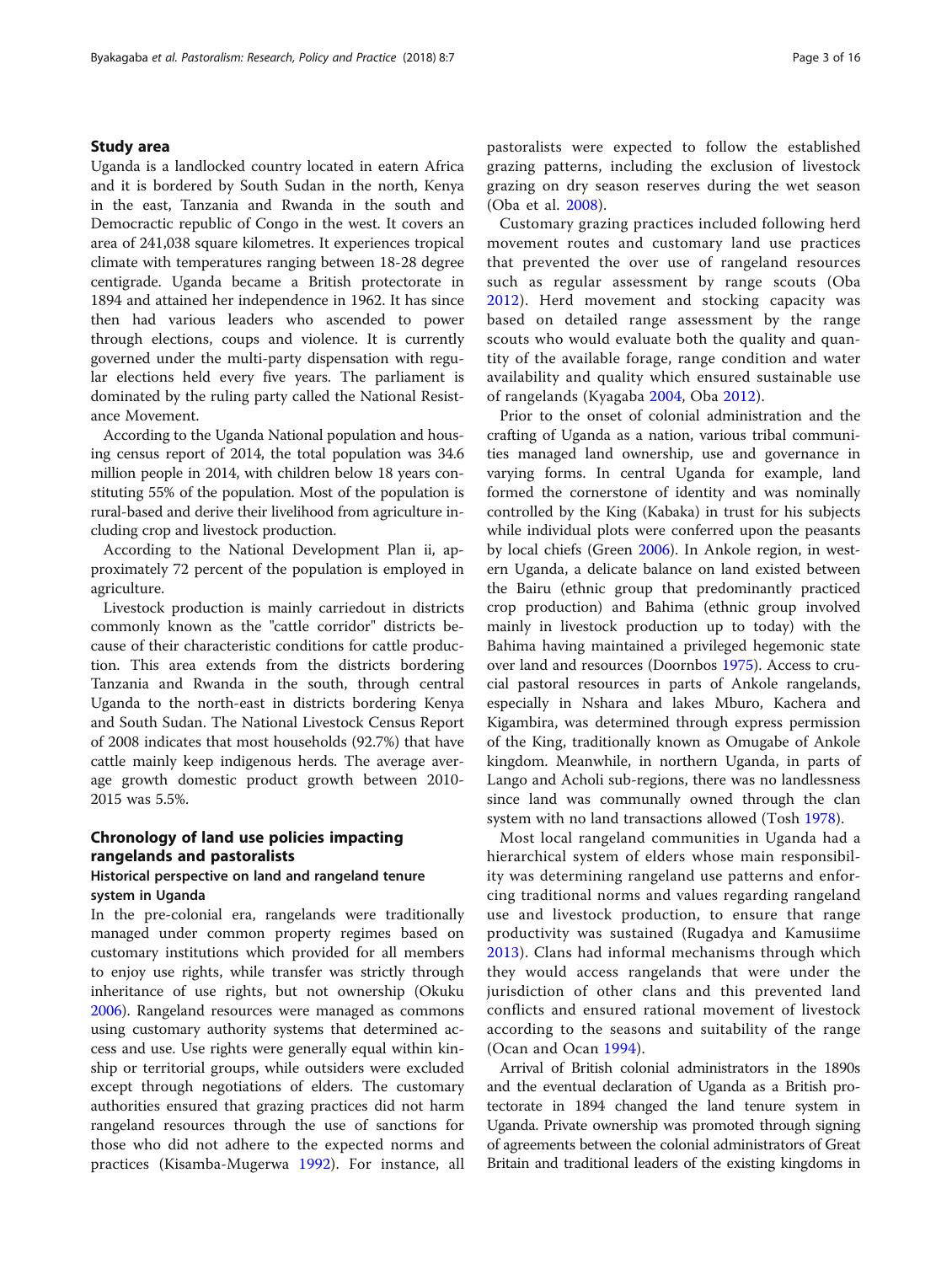central and western Uganda. The Buganda Agreement of 1900 in central Uganda, the 1900 Toro Agreement, and the 1901 Ankole Agreement in western Uganda, respectively, were the major agreements that first introduced individualization of land in Uganda (Beyaraza [2004](#page-13-0)).

Individualization of land was highly regarded by the colonial administrators because of the prejudice they held towards the customary communal land system that was predominant in Uganda.

They believed that customary communal tenure system was prone to insecurity and that it did not provide an incentive to invest in land or implement improvements due to inadequate tenure security (Brock [1969](#page-13-0), Lastarria-Cornhiel [2003](#page-14-0)). It was further argued that communal tenure was a disincentive to long-term agricultural investments which promoted increased export of raw materials to the growing industry in Great Britain, and the collection of taxes from the people of Uganda. Individual land ownership was further galvanized by a policy recommendation of the Royal Commission of Great Britain in 1955 that required Uganda to pursue a land tenure system that provides for individualization of land (Kisamba-Mugerwa [1992](#page-14-0)). Table [1](#page-4-0) shows the key features of land governance and their impacts on rangeland use and pastoralism.

## Recent policy on land and rangeland tenure

Colonial perceptions of land tenure were wholly embraced by post-independence governments; this included perceiving rangelands as idle and unproductive under the communal land tenure system, just like their predecessors had assumed. The practice of promoting individualization of land in rangeland areas became dominant to the extent that most of the rangelands in central, south and western Uganda were demarcated into blocks of square miles (ranches) and allocated free of any payments to individuals who qualified to manage them for commercial beef and milk production, based on government's predetermined standards and allocations (Kisamba-Mugerwa [1995](#page-14-0)). These predetermined allocations and standards were based on modernization narratives which were inconsistent with the cultural norms and livestock production objectives of the indigenous people (Msuya [2015\)](#page-14-0).

The national post-independence governments initially established five regional ranching schemes: Ankole (west); Masaka, Singo and Buruli (central) and Bunyoro (west) on extensive pastoral lands, and leased them to influential politicians and cooperative societies of political elites (Doornbos and Lofchie [1970,](#page-13-0) Mugerwa and Zziwa [2014](#page-14-0), Pulkol [1994](#page-15-0)). The beneficiaries were regarded as "progressive farmers" who were expected to manage these ranches at a commercial scale to produce meat and milk so that Uganda would reduce their importation and eventually export these products to generate revenue (Pulkol [1994](#page-15-0)).

The initial processes of establishing these ranches were implemented by colonial administrators in the 1950s.

Land administration as prescribed in the Land Act, 1998, and the Uganda National Land Policy, 2013, have strengthened individualization of land in most rangeland regions through deliberate interventions of registering individual freeholds and leases and further sub-dividing ranches into smaller blocks in an effort to commercialize and modernize the livestock industry (Byenkya et al. [2014](#page-13-0)). Communal ownership of land that is practiced by pastoralists is still perceived as inefficient and backward by technocrats. Proponents of individualization of land contend that under communal ownership of land, costs and benefits of individual action do not accrue to the decision-making unit, investments are biased towards short-term projects because property rights are not well defined, and land transactions are limited because of uncertain ownership rights (Platteau [1996\)](#page-14-0).

Critics of communal land ownership also contend that it promotes widespread land fragmentation because it requires availing land to all heirs of the deceases and others with customary rights, thus leading to uneconomic land holdings, decreased land productivity and discouraging a vibrant land market (Kalabamu [2000\)](#page-14-0). In contrast, individualization of rangelands is assumed to promote proper management of livestock herds in relation to forage availability, thus increasing both economic production and resource sustainability. This interpretation has been further strengthened by economic development pressure exerted by multi-lateral lending agencies and international donor organizations to maximize agriculture's contribution for social wellbeing (Barrows and Roth [1990,](#page-13-0) Pearson and Muchunguzi [2011](#page-14-0)).

### Sedentarization of pastoralists

Pastoralists' sedentarization is the process of settling formerly nomadic populations and their livestock into non-mobile communities (Fratkin et al. [2004](#page-13-0)). The policy trajectory of the colonial and post-independence governments in Uganda is characterized by sedentarization of pastoralists (Kisamba-Mugerwa et al. [2006](#page-14-0), Knighton [2006](#page-14-0)). This has been done through both implicit and explicit policy actions to modernize livestock production, achieve sustainability of rangelands and secure the livelihoods of pastoralists through sedentarization. Pastoralism is often seen as "backward" while sedentarization is perceived as a panacea to perceived problems of pastoralist livestock management in rangelands (Wurzinger et al. [2009\)](#page-15-0).

Sedentarization of pastoralists started during the colonial administration and was sustained by the post-independence governments when the rangelands of south-western Uganda in Mbarara and other parts of the "cattle corridor" (dry belt of Uganda well-known for cattle production) were demarcated and allocated to individuals as ranches. It was mainly the elite pastoralists who were privileged in the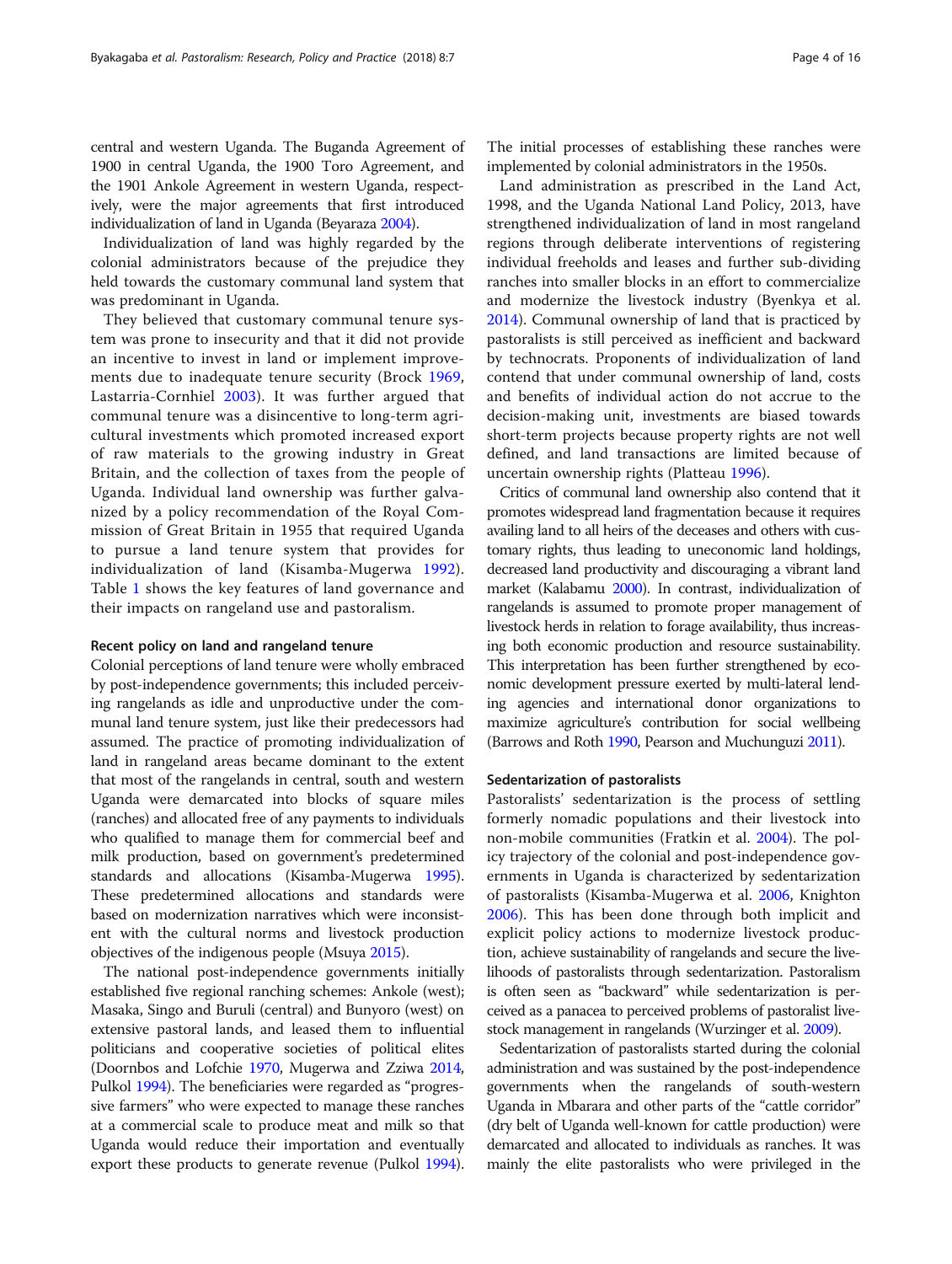<span id="page-4-0"></span>Table 1 Key phases in the evolution of land use policies and laws in Uganda

| Phase                                                    | Key features of the phase                                                                                                                                                                                                                                                                                                                                                                                                                                                                                                                                                                                                                                                                                                                                                                                                                                                                                                                                                                                                                                                                                                           | Source                                                                                                                                            |
|----------------------------------------------------------|-------------------------------------------------------------------------------------------------------------------------------------------------------------------------------------------------------------------------------------------------------------------------------------------------------------------------------------------------------------------------------------------------------------------------------------------------------------------------------------------------------------------------------------------------------------------------------------------------------------------------------------------------------------------------------------------------------------------------------------------------------------------------------------------------------------------------------------------------------------------------------------------------------------------------------------------------------------------------------------------------------------------------------------------------------------------------------------------------------------------------------------|---------------------------------------------------------------------------------------------------------------------------------------------------|
| Pre-colonial(before1894)                                 | • Land tenure was based on the customary systems, in both the sedentary and<br>pastoral communities<br>· Three broad customary land tenure systems were in place; communal/tribal,<br>clan tenure, and nomadic tenure<br>• In central Uganda (Buganda) land was controlled and managed by the<br>Kabaka (King) as a trustee who would allocate land anywhere to any clan or<br>group of individuals<br>• In pastoral communities (mainly in the semi-arid areas) that practiced<br>transhumance livestock management, access to land was based on clans<br>and household reciprocal agreements with other clans and neighbours<br>especially those occupying the dry season grazing areas.<br>• Grazing rights among pastoral communities were vested in the entire members<br>of the tribe with no specific rights vested in individuals<br>• The social, political and resource boundaries were flexible and negotiable in areas<br>covered by rangelands<br>• The local kings and chiefs had no rights to sell but held land in trust of their<br>people in all parts of Uganda that had their land vested in them               | Lastarria-Cornhiel (2003).<br>Green (2006)<br>Wabineno-Oryema (2015)                                                                              |
| Colonial phase (1894-1961)                               | • Colonial powers and administrators introduced a new system of land<br>administration with four different land tenure regimes: (i) mailo, (ii) freehold,<br>(iii) leasehold, and (iv) crown land (under Queen of England).<br>· Initial attempts made to formalize land rights and ownership-the means to<br>holding land.<br>• Land agreements between the British and Kingdoms such as the 1900 Buganda<br>agreement, 1901, Ankole agreement and Tooro agreements were implimented<br>· For the first time, individuals who occupied land declared as 'freehold and leasehold'<br>were prone to be evicted without asking for their permission<br>• Payments for use of land including rangelands in form of rent became established<br>especially in Ankole (south western Uganda), Tooro (Mid-western Uganda) and<br>Buganda (central Uganda) with the various laws established such as the 1900<br>Toro Agreement and 1901 Ankole Agreement                                                                                                                                                                                   | Wabineno-Oryema (2015)<br>Rugadya and Kamusiime (2013)                                                                                            |
| From independence to early<br>reform periods (1962-1985) | • Crown land became designated Public land under the Public Land Act of 1962<br>• Insecurity of land tenure increased as the Public Land Act, 1962, made it possible<br>to easily offer Freehold and Leasehold to individuals even in the customary land<br>tenure systems.<br>• Public lands Act, 1969 put a cap at 500 acres for any land acquisition unless<br>authorized by a Minister in charge of land<br>• The 1975 Land Reform Decree (LRD) was passed by the then President of Uganda<br>(Idi Amin Dada). All land was nationalized and vested in the Uganda land<br>commission for economic and social development<br>The Land Reform Decree of 1975 removed the recognition of pastoral communities<br>rights on land. This decree triggered the grabbing of grazing land by speculators<br>through long-termleaseholds, especially in the southwest region, thus<br>"progressive ranchers" fenced off the hitherto common access, grazing area, water<br>areas, cattle, and salt licks thus marginalizing pastoralists<br>• Subsidies were provided to ranch owners to implement modern methods of<br>cattle production | Wabineno-Oryema (2015)<br>Beyaraza (2004)                                                                                                         |
| reform phase (1986-2016)                                 | From early reform to present • The 1995 Constitution of Uganda and the 1998 Land Act of Uganda were enacted Government of Uganda (1995)<br>with a provision that all land belonged to the people of Uganda under four tenure<br>systems which include, "mailo" freehold, leasehold and customary.<br>· Individual ownership became more entrenched and evolution of a market of land<br>became more apparent.<br>• Customary land ownership/tenure became recoganised<br>• Land conflicts became intense especially in areas with heightened individualistion<br>of ownership.<br>• Partitioning of communal grazing lands into small ranches<br>• Fencing off most of the established ranches in an attempt to control grazing and<br>spread of livestock disease amongst animals on different ranches<br>• Land and Land use Policies have been formulated but implementation is not yet<br>fully underway<br>• Communal land is increasingly being registered fraudulently as freehold by local elites<br>especially in areas covered by rangelands                                                                              | Government of Uganda (1998)<br>Government of Uganda (2013)<br>Government of Uganda (2007)<br>Rugadya (1999)<br>Beyaraza (2004)<br>McAuslan (2013) |

allocation. The pastoralists who did not acquire land during that allocation were displaced and had to search for pasture in other parts of Uganda outside their ancestral territory. This often became a source of conflict between the "host" communities and the displaced pastoralists. The pastoral communities in south-western Uganda locally known as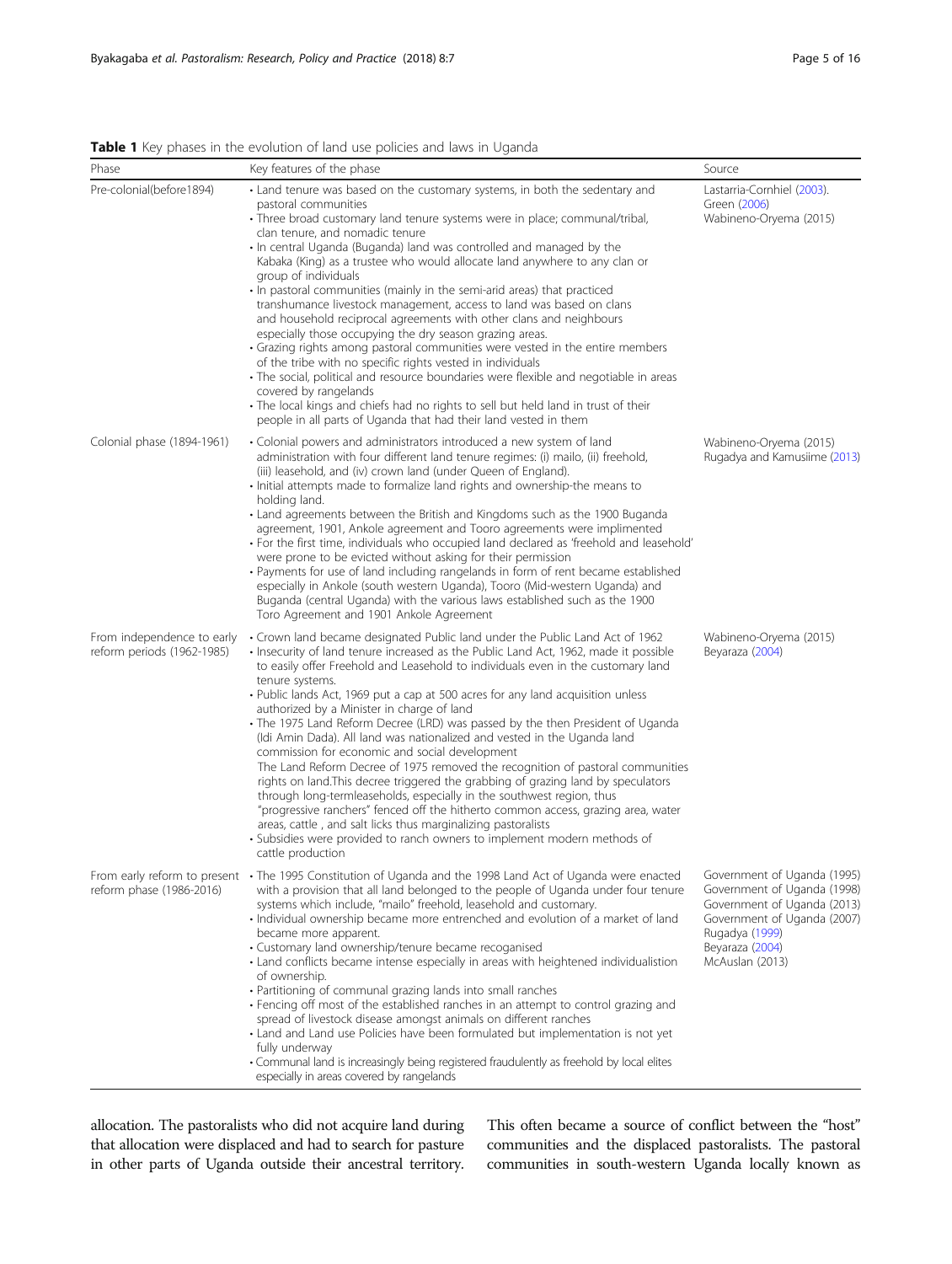Bahima have been mobilized in the recent years to live a sedentary lifestyle in order to have access to education and increase productivity of their livestock (ibid).

Similarly, sedentarization of pastoralists in Karamoja sub-region (north-eastern Uganda) became prominent during the period when the region experienced insurgency due to cattle rustling among the local communities and those from neighbouring countries. The Government of Uganda coerced pastoralists to live in protected camps known as protected kraals, ostensibly to provide security (Filipová and Johanisova [2017\)](#page-13-0). These camps were sustained even when the region was pacified, thus leaving vast pastoral land unutilized and susceptible to illegal acquisition by unscrupulous individuals, especially local elites who acted on their own behalf or as proxies of financially and politically connected people in the country. There is a possibility that they may convert the acquired land into ranches just like what happened in Ankole and Bunyoro (western Uganda), thus negatively impacting the pastoral communities.

The proponents of sedentarization have done this without considering the consequences. In 1961, the last year of British administration in Uganda, a committee composed of British administrators and Uganda's future political leaders being prepared to receive instruments of power from the British colonial administration at independence under the leadership of a Ugandan, was commissioned to carry out an enquiry on measures and strategies that needed to be implemented to maintain law and order in north eastern Uganda, focusing mainly on Karamoja which was inhabited by Karimojong pastoralists (Bataringaya [1961\)](#page-13-0).

This committee recommended that the Karimojong pastoralists needed to be taught, induced and assisted to live a "settled" and "peaceful" life and the deployment of the army was necessary to implement the recommendations.<sup>1</sup> The committee further recommended that the pastoralists in this sub-region are settled into arable areas so that more food crops could be introduced in their diet.

The colonial administration thus set up strategies to eliminate pastoralism and implement programs and provide social services for only sedentary people. This did not change with the post-independence governments (Otim [2004](#page-14-0)). Efforts were further made to settle pastoralists through imposition of boundaries, gazetting of land for game and forest reserves, restriction of movement to dry season grazing areas, forced de-stocking, marginalization of customary institutions and commons governance, and the intensification of sedentary farming (Nsamba [2013\)](#page-14-0).

Uganda has ten national parks and ten wildlife reserves of which five of the parks are in former lands that were traditionally used for grazing by pastoralists; these

include Lake Mburo, Murchison falls, Queen Elizabeth, Semuliki and Kidepo valley. All the ten wildlife reserves - which include Ajais, Bokora corridor, Bugungu, East Madi, Katonga, Kabwoya, Karuma, Kigezi, Kyambura, Lomunga, Matheniko, Pian-Upe and Toro-Semuliki (UWA [2013\)](#page-15-0) - were traditionally grazing land (dominant vegetation is savanna grasslands and woodlands) available to pastoralists. Designation of these lands as protected areas for wildlife conservation as national parks or wildlife reserves is partly a cause of pastoralist sedentarization nin Uganda, because they are not allowed to graze in these lands by law, thus leaving them in limited land areas where pastoralism cannot be practiced (Emerton [1999,](#page-13-0) Mamdani [1982](#page-14-0)).

The intended objectives of sedentarization policies were greater economic productivity and minimization of environmental damage (Chapman and Kagaha [2009](#page-13-0), Kirkbride and Grahn [2008,](#page-14-0) Nsamba [2013\)](#page-14-0). The nongovernmental Organizations (NGOs) working in the semi-arid sub-regions of Uganda have furthered the transformation of rangelands through immense advocacy of the sedentary systems and crop cultivation as precepts for 'food security' (Egeru et al. [2015](#page-13-0)).

Executive statements and orders discouraging pastoralism are common phenomena in Uganda, and there are some latent considerations to enact laws that will criminalize movement of herds as traditionally practiced by pastoralists (Knighton [2006\)](#page-14-0). Sedentarization of pastoralists is apparent in policy documents such as the first National Development Plan which mentions pastoralism as a livelihood strategy with many ills and thus needs to be addressed through alternative options that will encourage pastoralists to adopt a settled lifestyle (Government of Uganda [2010](#page-13-0)). Elimination of pastoralism has been considered a panacea for resolving food insecurity, environmental conservation, poor health and governance challenges in areas currently dominated by mobile pastoral communities in Uganda (Muhereza [2001\)](#page-14-0).

#### Rangeland conversion into other land uses

Economic empowerment, improvement of household income through crop cultivation, ensuring food and energy security, and timber production, have been the underlying factors driving rangeland conversion in Uganda (Nakalembe et al. [2017](#page-14-0), Zziwa et al. [2012](#page-15-0)). Rangelands in Uganda have been converted to other land uses partly because of government's policies emphasizing improved agricultural production. The most recent policy intervention is the Plan for Modernization of Agriculture which evolved into Prosperity for All and is currently known as Operation Wealth Creation (Joughin and Kjær [2010\)](#page-14-0). This intervention has led to a phenomenon described by Egeru et al. ([2014\)](#page-13-0) as 'a chlorophyll syndrome' where politicians, technocrats and some non-state actors regard crop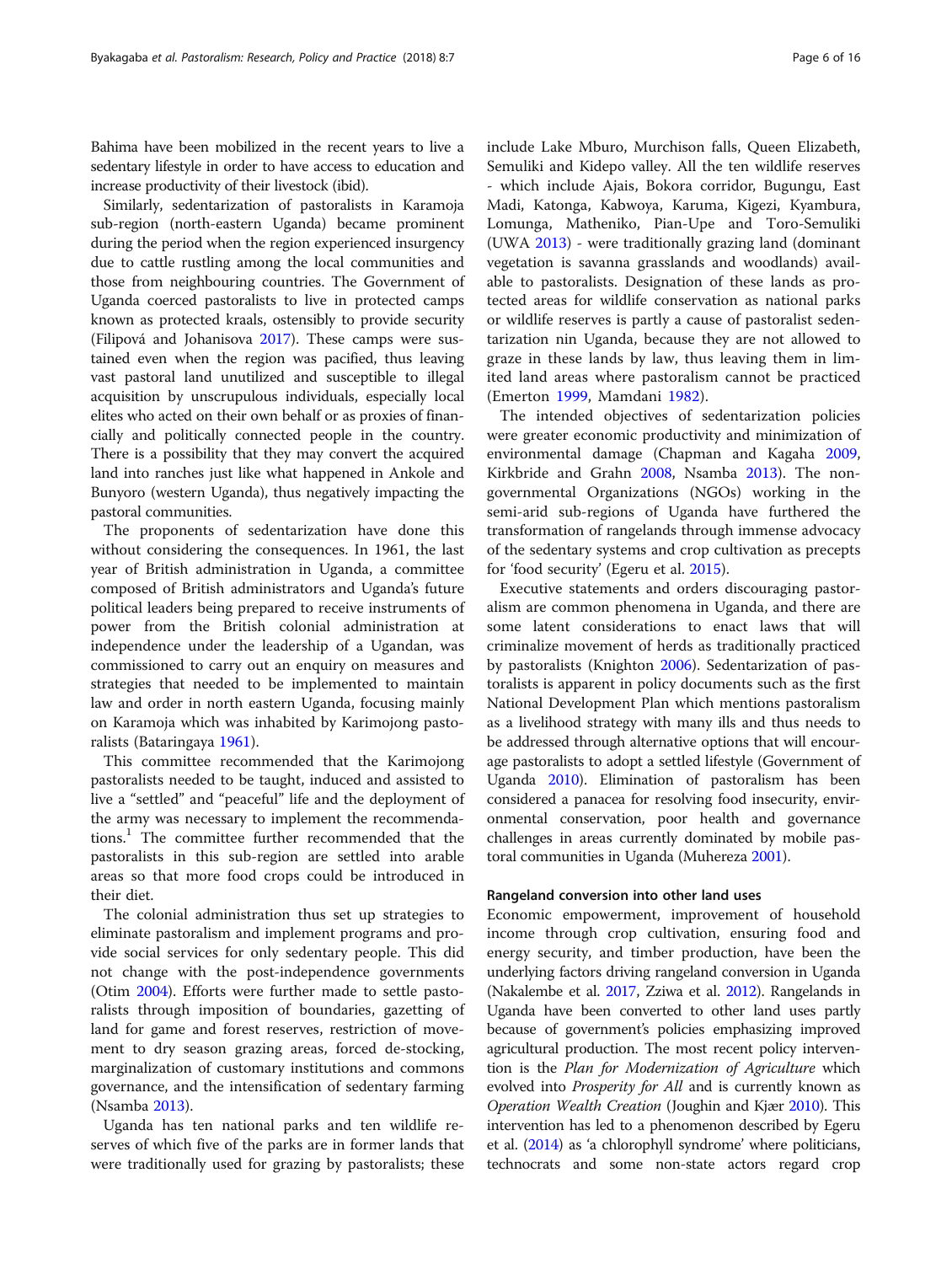cultivation as a panacea to achieving household food security in marginalized areas. Grassland cover decreased by 9.2% between 1990 and 2015 mainly due to agricultural expansion (Government of Uganda [2016](#page-13-0)).

The current government of Uganda has indirectly subsidized rangeland conversion by providing free planting materials and tractors to farmers to clear land and grow crops in rangelands. Agricultural conversion has also been promoted by local and international development organizations such as the United Nations Food and Agriculture Organization (FAO) and World Food Program (WFP) that provide farm equipment, seed and other agricultural inputs to local communities in rangeland regions, without any safeguards to conserve rangelands (Egeru et al. [2014](#page-13-0)).

These interventions provide incentives for conversion of rangelands into cropland. Section 47 of the National Environment Act, 1995, of Uganda provides for the sustainable management and use of rangelands, but it does not unequivocally restrict their conversion to other uses. There are no regulations to operationalize the intended objectives of this provision in the Act that would have probably minimized rangeland conversion into other uses as the spirit of the law suggests. The Land Act, 1998 which could have further provided guidance to this matter is silent on rangelands. Section 44 of the Land Act, 1998 does not mention rangelands as a category of environmentally sensitive areas that require regulation, further emphasizing the marginalization of rangelands in Uganda's legal framework.

The National Land Policy, 2013 (section 62, iii), provides for zoning to establish appropriate agro-ecological zones, pastoral resource areas and maintaining an equitable balance between use of land for pasture and agriculture. However, zoning of rangelands has not been implemented and the development interventions that are currently promoted in rangelands are inclined towards intensive crop and livestock development with none focused on pastoralism. The second National Development Plan prioritizes livestock production through implementing intensive measures such as improving access for water for livestock and veterinary services for sedentary livestock farmers (Government of Uganda [2015](#page-13-0)) but does not integrate provisions in the National Land Policy, 2013, to secure rangelands from being converted into other uses.

Developing commercial tree plantations to meet Uganda's energy demand is one of the investment opportunities stated in the Renewable Energy Policy, 2007, and Renewable Investment Guide of Uganda (Government of Uganda [2012\)](#page-13-0). This has been embraced by mandated agencies through promotion of commercial tree planting for bioenergy production in rangeland areas, especially in north-eastern Uganda. Similarly, the Forestry

Policy, 2001, provides for the development of commercial forest plantations for bioenergy and timber (Government of Uganda [2001](#page-13-0)). This has been promoted through subsidies involving the renting of state-owned land at nominal rates by government agencies to private investors to plant exotic tree species that are of commercial value. In certain cases, grants such as the Saw Log Production Grant Scheme (funded by Government of Uganda and European Commission) have been availed to support establishment of forest plantations for timber production on highly productive rangelands.

#### Fire exclusion

Exclusion of fire was initiated by colonial agricultural officers and sustained by post-independence governments. Prior to the arrival of the British colonial administrators in Uganda, pastoralists used fire as a rangeland management strategy to remove unpalatable plants, rejuvenate forage material, and control encroachment of undesirable plants (Oba [2012](#page-14-0), Oba et al. [2008](#page-14-0)). In 1900, forest protection regulations enacted under Article 99 of the African Orders in Council of 1889 were enacted and the regulations made it a punishable offence to cause or set fire to a crown forest which included woodlands in rangeland areas (Turyahabwe and Banana [2008\)](#page-15-0).

Later after independence, a decree called "The Prohibition of the Burning of Grass Act" was passed in 1974 by President Idi Amin, and it is still in-force today. This law restricts the use of fire in the management of rangelands on private land except in wildlife conservation areas and forest reserves as a management tool, and the burning has to be done by an authorized officer of the agency. It allows for few exceptions, such as clearing land for development, farming and creating fire breaks to protect life and property. Exemptions must be sought from authorities in Agricultural and Veterinary Departments with supervision of a parish chief. The decision to allow burning is at the discretion of the Officer and Authority provided in the law. The layers of authority associated with granting permission to burn were intended to minimize the use of fire.

Negative attitudes towards the use of fire in rangeland management have persisted in Uganda and in other regions of Africa, because of the colonial bias of conserving forests and woodlands and the perceived fears that fires can cause increased soil erosion and subsequently loss of soil fertility and biodiversity loss (Laris and Wardell [2006](#page-14-0), Rodgers et al. [2002](#page-15-0)). Fire is viewed as having deleterious effects on woody and grass species richness (Smart et al. [1985](#page-15-0)) and that it precipitates the decline of trees by inhibiting recruitment (Nangendo [2005](#page-14-0)). It is also argued that regular fires reduce production and nutritive value of grasses and that enhances growth of non-palatable grass species (Harrington [1974\)](#page-13-0).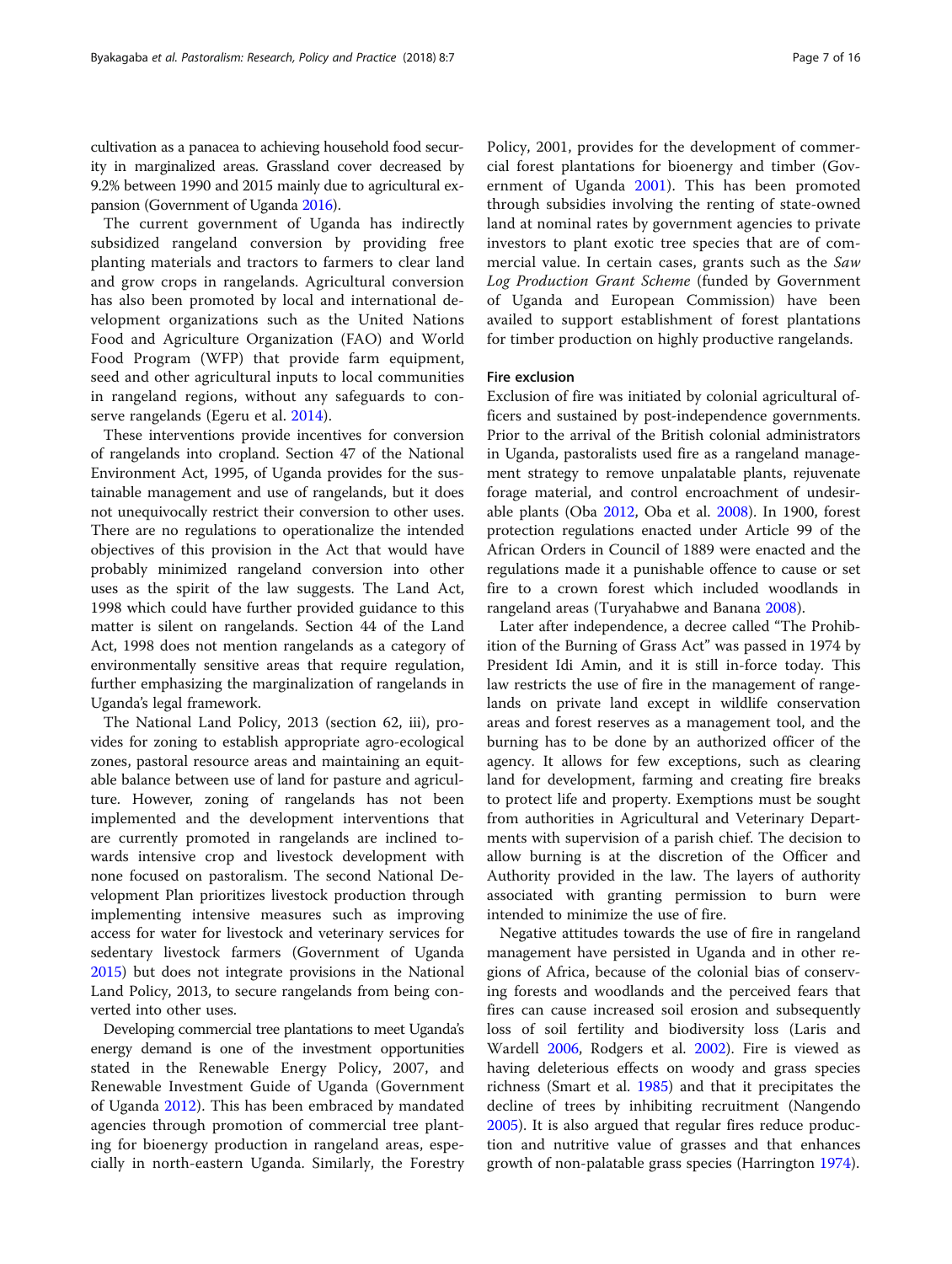Fire exclusion has been further promoted by national and international conservation civil society organizations that have advanced the notion that fire is harmful and leads to land degradation (Furley et al. [2008](#page-13-0), Hoben [1996\)](#page-13-0).

Increasing recognition that fire exclusion reduces carbon dioxide emissions by storing carbon in woody biomass and soils has further encouraged restrictions on burning in the current era of climate change (Houghton et al. [1999,](#page-14-0) Tilman et al. [2000](#page-15-0)) where practices that are perceived to reduce emissions are being promoted.

# Consequences of current land use policies and trends

#### Land individualization and pastoral sedentarization

The interventions to promote individualization of land and sedentarization of pastoralists in Uganda were 'system blind' considering that they did not acknowledge the strength of pastoralism as a 'working model' that is intricately connected to the ecological functioning of the rangelands (Krätli [2010](#page-14-0)). This resulted in the displacement of pastoral communities (Kisamba-Mugerwa et al. [2006](#page-14-0), Muhereza [2001](#page-14-0)). For example, in south-western Uganda, a total of 248,400 ha of pastoral land that was owned by Bahima pastoralists was allocated to 207 individual ranchers in the 1960s, partly because most of the Bahima could not fulfil government criteria necessary for the selection of beneficiaries, including literacy and experience in business management (Pulkol [1994\)](#page-15-0). This left thousands of pastoralists landless and many of them up to today are still moving into areas which were traditionally not part of their "territory" and this has been a source of conflicts with host communities (Mabikke [2011](#page-14-0)).

All the land in Karamoja (north-eastern Uganda) used to be communally owned at the time the British colonial administration was established in Uganda, but communal land currently occupies only 50% of the total land available to pastoralists due to increased individualization of land (Rugadya and Kamusiime [2013](#page-15-0)). In other parts of the country especially in central, western and southern Uganda, communal land that pastoralists can use opportunistically following their traditional practices of rearing livestock is becoming non-existent. Pastoralists have been pushed to small marginal parcels of land that have not been leased to private individual ranchers (Muhereza [2001\)](#page-14-0).

Individualization of land has increased pastoralists' exposure to risks by depriving them of realizing benefits that are derived from landscape heterogeneity in consolidated landscapes, such as access to common grazing land, water and dry season resources (Kisamba-Mugerwa et al. [2006,](#page-14-0) Rugadya [1999\)](#page-15-0).

Land individualization has exacerbated the problem of fragmentation of rangelands and significantly reduced livestock migration routes (Byenkya et al. [2014](#page-13-0)), which has been found elsewhere to increase livestock vulnerability to drought (Nkedianye et al. [2011](#page-14-0)). Flexible and opportunistic pastoral systems that are shaped by functional resource heterogeneity to cope with weather and forage variability cannot be implemented when rangelands are owned individually (Oba et al. [2008](#page-14-0), Turner et al. [2016\)](#page-15-0).

Studies on the socio-ecological impacts of sedentarization of pastoralists in Uganda are scarce; however, research in other neighbouring countries especially in the rangelands of Kenya have shown that sedentarization has led to low grass biomass and slower grass recovery after very dry periods (Groom and Western [2013](#page-13-0)). This is because livestock mobility is critical for maintaining residual biomass in long dry periods (Illius and O'connor [1999](#page-14-0)), yet this capacity is limited by sedentarization.

Sedentarization of pastoralists results in prolonged occupation of livestock within a given area and the subsequent impoverishment and local degradation of the landscape due to over use (Munyao and Barrett [2007,](#page-14-0) Weber and Horst [2011\)](#page-15-0).This is known to contribute to low forage biomass productivity (Western et al. [2015\)](#page-15-0) and species diversity (Ning and Richard [1999](#page-14-0)). Sedentarization creates social, economic and ecological changes, thus affecting the sustainability of social-ecological systems (Nkedianye et al. [2011](#page-14-0), Schwartz [2005\)](#page-15-0). Fratkin et al. [\(2004](#page-13-0)) found sedentarized pastoralists in the Marsabit area of Kenya's northern region to have the lowest income and regularly experience food insecurity. In a related study, Kamara et al. ([2004](#page-14-0)) found that sedentarization led to increased land disputes because territorial boundaries are difficult to honour in a landscape where resources to support livelihoods vary at spatial and temporal scales.

The process of sedentarization of pastoralists has led to localized degradation owing to intense grazing pressure in the central plains of Karamoja (north-east Uganda) that is further exacerbated by the development of multiple piospheres around waterholes in the region (Egeru et al. [2015\)](#page-13-0). Similarly, Mugerwa and Zziwa ([2014](#page-14-0)) found that sedentarization of pastoralists in Karamoja had led to degradation of the few water points that pastoralists can access, mainly due to increased grazing intensity and duration.

Reduced mobility has led to degradation and decline in grassland cover in some parts of central Uganda where most of the rangelands were parceled out into individual ranches, thus jeopardizing livestock production and threatening livelihoods of rangeland communities (Mugerwa and Zziwa [2014\)](#page-14-0). The common indicators of degradation linked to sedentarization of pastoralists in the rangelands of Uganda include silting of water sources (Zziwa et al. [2012](#page-15-0)), increased bare surfaces, and signs of soil erosion such as gullies and rills (Mugerwa and Zziwa [2014\)](#page-14-0).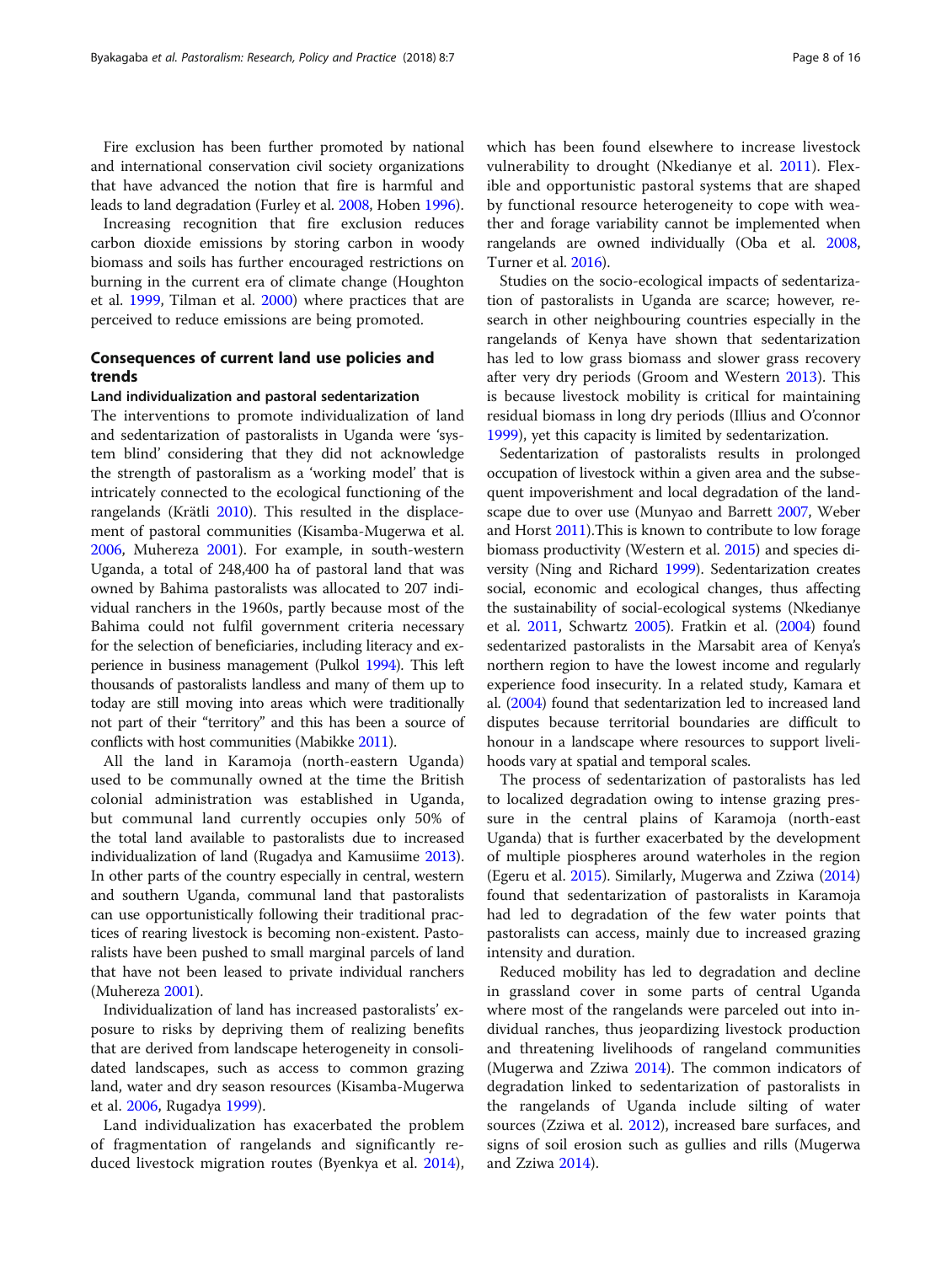# Rangeland conversion to alternative land uses

Rangeland conversion to alternative land uses intensifies impacts on remaining rangelands, thus potentially creating deleterious impacts on rangeland condition and the diverse ecosystem services that rangelands supply (Hobbs et al. [2008](#page-13-0)). Conversion to cropland in which the perennial vegetative cover is removed and the soil disturbed can cause widespread degradation (Yang et al. [2005](#page-15-0)), biodiversity loss (Alkemade et al. [2013](#page-13-0)) and carbon loss (Chuluun and Ojima [2002\)](#page-13-0). Collectively, these land-use changes make pastoral communities more vulnerable and less resilient to changes in the biophysical environment (living and non-living components of the environment) (Reid et al. [2014\)](#page-15-0).

In their assessments of land-cover change in the rangelands of central Uganda, Zziwa et al. [\(2012](#page-15-0)) found that grassland conversion to other land use, especially crop, coniferous tree plantation and settlement, is greater than the rate of grassland expansion, and if not addressed, it may result in the elimination of grasslands in the near future. Similarly, Egeru et al. ([2014\)](#page-13-0) found that cropland is replacing rangelands in north-eastern Uganda and cropland increased tenfold between 1986 and 2013. In a related study in the same area, Nakalembe et al. [\(2017](#page-14-0)) found that cropland area had increased by 299% between 2000 and 2011 in Karamoja subregion especially in Moroto district. They estimated that cropland increased from 706 to 23, 328 hectares which is approxiamtely a thirty three fold increase. The growing of bananas quadrupled in the rangelands of Ankole sub-region (south-western Uganda) between 1970 and 1990 due to formal and informal market incentives that promoted bananas as the most commercially viable farming practice in the region (Gold et al. [1999\)](#page-13-0).

Between 1990 and 2005, grasslands declined at an annual rate of 4% in Uganda due to mainly agricultural expansion (NFA [2010](#page-14-0)) and this resulted in a decline of biomass carbon density stocks (Nakakaawa et al. [2011](#page-14-0)) and overall sustainability of grassland ecosystems (Zziwa et al. [2012\)](#page-15-0).This may have important ecological, social and economic implications for the nation due to loss of diverse and often overlooked ecosystem services from grasslands as they are converted to other land uses (Nakakaawa et al. [2011](#page-14-0), National Forestry Authority [2010\)](#page-14-0). These unique ecosystem services include provision of forage, carbon sequestration and storage (O'Mara [2012,](#page-14-0) Scurlock and Hall [1998\)](#page-15-0), methane storage (Minami and Kimura [1993](#page-14-0)) and biodiversity conservation (Sala and Paruelo [1997\)](#page-15-0).

# Fire exclusion

Fire exclusion has contributed to the transition of grasslands to scattered and closed Acacia woodlands and loss of grass species in northern Uganda (Smart et al. [1985](#page-15-0)). The grasses that declined due to fire exclusion include Sporobolus robustus Kunth, Sporobolus pyramidalis P. Beauv. Hyparrhenia filipendula (Krauss) Stapf, Hyparrhenia rufa Stapf, Paspalum auriculatum J.presl, Setaria spp., Brachiara brizantha (Hochst. ex A. Rich.) Stapf. and Digitaria adscendens (Kunth) Henrard. Studies else-where (Gordijn et al. [2012\)](#page-13-0) show that fire exclusion accelerates the rate of woody plant expansion into rangelands, with decreases in palatable species and increases in unpalatable species, which has negative effects on livestock production, especially of grazers.

Generally, fire exclusion in fire-dependent ecosystems such as grasslands results in encroachment of shrubs and trees (Roques et al. [2001,](#page-15-0) Wigley et al. [2009](#page-15-0)). Shrub and tree encroachment can affect the ecosystem structure and functioning, thus potentially affecting the utilitarian value (intended use) of rangelands (Eldridge et al. [2011](#page-13-0)). Fire exclusion may lead to decreases in: forage quality, plant vigour, nutrient cycling and availability, and can lead to greater fire intensities and severities, and increased insect and disease epidemics in rangelands (Keane et al. [2002](#page-14-0)), which can adversely affect pastoralists' livelihoods.

# Proposed road map and recommendations to address policy deficiencies

The policy deficiencies that have been highlighted in this paper can be addressed if Uganda carries out comprehensive policy, legal and administrative reforms on rangelands and pastoralists. This requires raising the status of rangelands and pastoralists on the national policy agenda for action. The following steps will need to be undertaken to raise momentum for the proposed reforms:

- (i) A national dialogue in which various actors can freely engage and deliberate on issues that require policy, legal and administrative reforms on rangelands and pastoralists, will be an important first step in raising the issues onto the national policy agenda. The dialogue should prioritize effective engagement and inclusion of the traditional users of rangelands through community dialogues to ensure that they are part and parcel of the processes determining policy direction on rangelands.
- (ii) The dialogue should not only generate consensus and unity of purpose but also identify "change champions" from state and non-state actors that can create alliances and utilize these alliances to initiate reforms on rangelands and pastoralists in Uganda.
- (iii) Setting up of working groups at national and regional level to pursue reforms on rangelands and pastoralists will be critical in engaging government agencies and development partners in Uganda.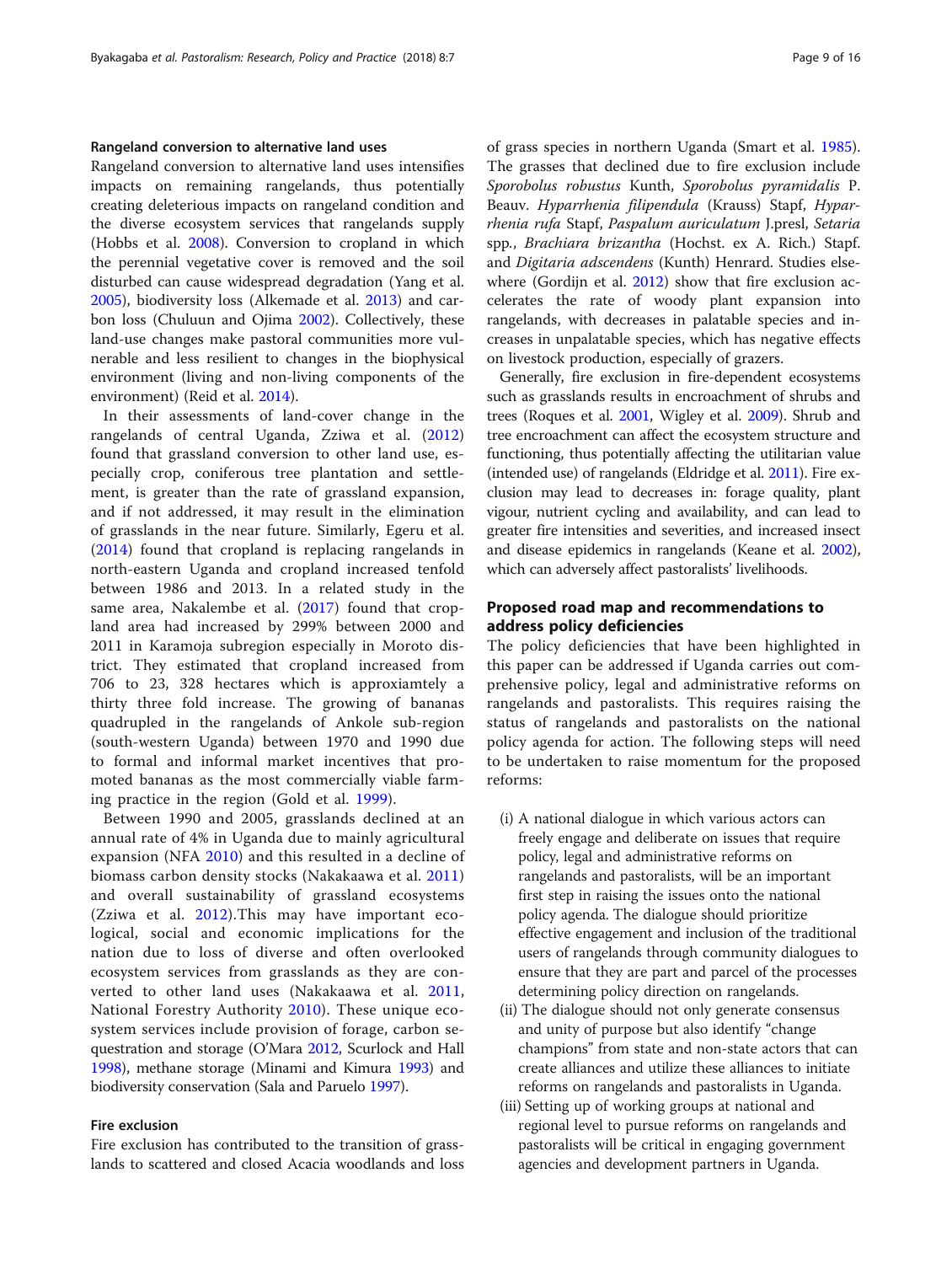- (iv) A well-thought-through communication and advocacy strategy for the working groups to formally engage Uganda's parliament, relevant ministries, departments, agencies and development partners will need to be formulated.
- (v)The Ministry of Agriculture, Animal Industry and Fisheries, and state and non-state actors (including pastoralists' coalitions) involved in the use and management of rangelands would be the most appropriate to steer the processes of making reforms.
- (vi) It will be important to formulate a road map that will guide implementation of the reforms.

The specific recommendations to address policy deficiencies linked to rangeland policies and trends of Uganda are described henceforth.

# Land individualization and pastoral sedentarization

Land tenure reform that enhances tenure security, especially of fixed, discrete, key resource sites such as dryseason water sources and forage reserves, is critical for rangeland users involved in livestock production (Clover and Eriksen [2009,](#page-13-0) Sayre et al. [2013\)](#page-15-0). It is important to recognize the inherent spatial and temporal variation of rangeland resources in livestock development planning policies (Scoones [1995](#page-15-0)). Land tenure that provides seasonal or transient access to allow mobility of livestock in heterogeneous environments may be worth exploring to make critical grazing resources available at all times of the year (Mwangi [2009,](#page-14-0) Turner et al. [2016](#page-15-0)).This will require land reforms such as legal recognition and codification of traditional land values and practices, transhumance corridors and decentralization of rangeland management to local communities to allow flexible use of rangeland resources (Turner et al. [2016\)](#page-15-0).The focus needs to be on securing use rights and setting up resource management institutions other than private property rights. This is because mobility is a critical adaptation strategy to cope with the spatial and temporal variability of arid and semi-arid landscapes of most rangelands in the tropics (Zhuang and Li [2016](#page-15-0)).

Consolidation of land provides an opportunity to restore broader scale connectivity and utilization of heterogeneity in rangelands (Lackett and Galvin [2008](#page-14-0)). Small fragmented holdings have less flexibility to adjust to biophysical changes and are therefore more exposed to greater risk compared to consolidated landscapes (Stokes et al. [2006](#page-15-0)). Consolidation of land will require government intervention in formalizing land markets and policy actions such as fiscal disincentives in the form of taxes that minimize speculation (Nguyen et al. [1996](#page-14-0)) and enforcement of social sanctions and provision of incentives that promote land consolidation (Hobbs et al. [2008](#page-13-0), Lesorogol [2010](#page-14-0)). The process described in text

Box 1 may be useful to guide consolidation of land in the rangelands of Uganda. It will be important to have robust legal and institutional frameworks and safeguards to address corruption and other forms of bad governance if the country is to benefit from dividends of land consolidation in rangeland areas.

# Box 1 Proposed process of initiating land consolidation in rangelands of Uganda

- The Ministry of Agriculture, Animal Industry and Fisheries together with the Ministry of Lands, Housing and Urban Development and other non-state and state actors that have interest in rangelands will need to formulate and popularize guidelines that will enable effective and efficient registration of communal lands in rangeland areas.
- Deliberate efforts such as legal services, surveying and mobilization to support pastoralists and other livestock farmers to establish areas of common land use will be required from state and non-state actors.
- District Local Governments should ensure that Area Land Committees and District Land Boards that are mandated to provide land administration services are operational at all levels to facilitate the process of registering areas of common land use and handling any emerging grievances as prescribed in the Land Act, 1998.
- Ranch owners and other livestock farmers on privately owned land should be sensitized and incentivized by the Ministry of Agriculture, Animal Industry and Fisheries, Ministry of Lands, Housing and Urban Development and any other relevant state and non-state agencies to form cooperatives with a purpose of consolidating their land to enable flexible and adaptive use.
- The Ministry of Lands, Housing and Urban Development and other non-state and state actors that have interest in rangelands will need to work jointly in formulating grievance redress mechanisms that are effective, accessible and affordable to mitigate or prevent conflicts among users of areas of common land use in rangelands.

Livestock mobility needs to be perceived as an action that is legitimate and will benefit rangeland ecology, livestock productivity and pastoral risk management. Its adoption should be based on a comprehensive understanding of how patterns of livestock movement affect the spatio-temporal pressures on rangeland resources (Turner [2011](#page-15-0)). The starting point should be mapping of transhumance corridors to determine ways through which mobility can increase herds' access to forage and water between and within years (Turner et al. [2016\)](#page-15-0).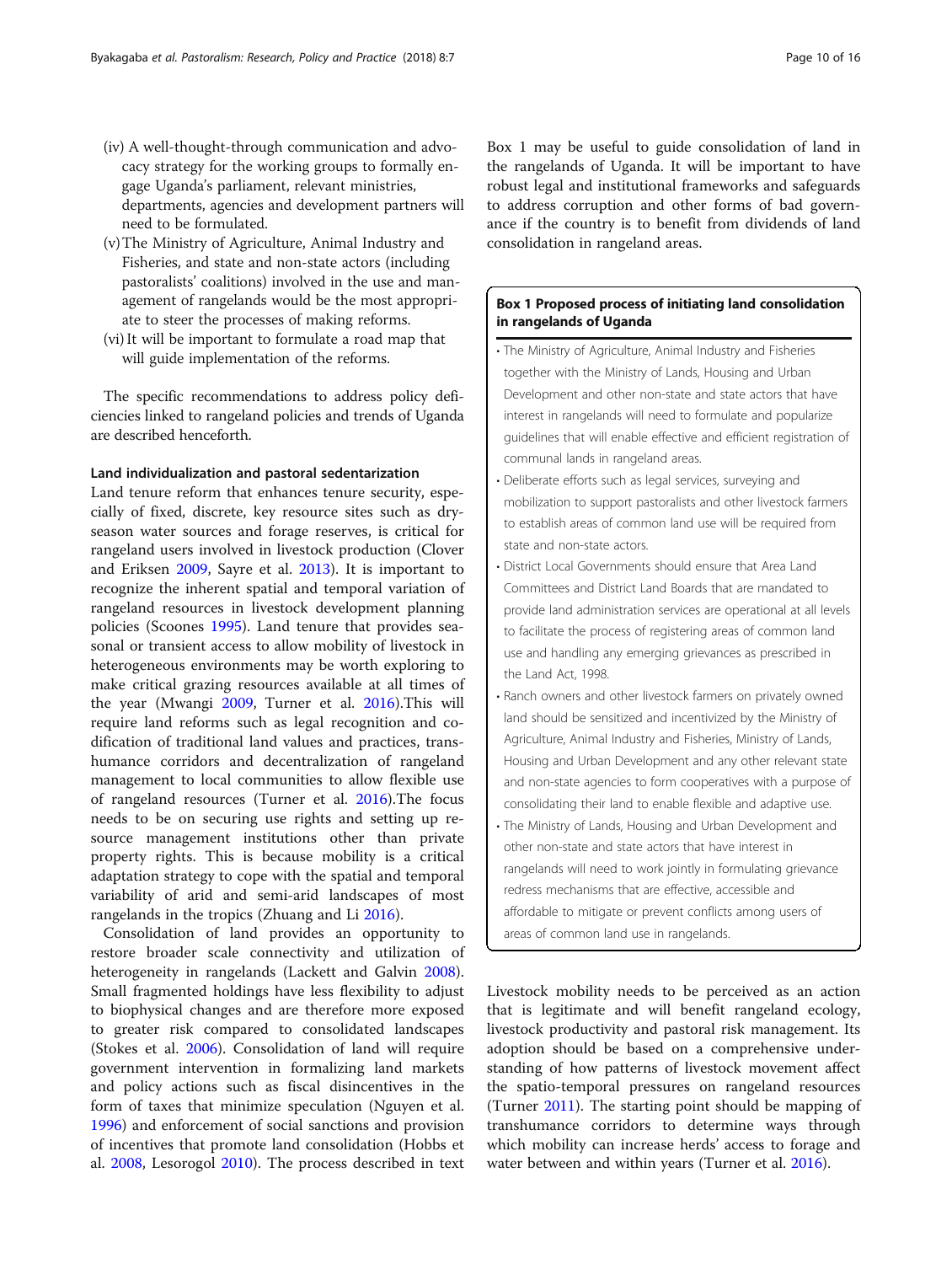Local rangeland resource user groups such as pastoralists and ranchers, extension officers and responsible agencies of rangeland ecological resources such as Uganda Wildlife Authority, Wetlands Department, National Forestry Authority and local governments at the district and sub-county level should participate in monitoring how livestock movements affect the rangeland resources under their jurisdiction, following the policy and legal frameworks that prescribe their mandates. Pastoralists ought to be supported by the responsible agency (Ministry of Agriculture, Animal Industry and Fisheries) in developing site-specific guidelines for herd movement to ensure socio-ecological balance. The guidelines formulated should characterize drought reserves, transhumance corridors and water points and include socio-ecologically appropriate principles for their management.

### Rangeland conversion to alternative uses

Policy actions that discourage the conversion of rangeland to other land uses need to be formulated to maintain the diverse and unique economic and ecological services that rangelands provide (Greene and Stager [2001,](#page-13-0) Sayre et al. [2013\)](#page-15-0). This will require significant improvement in the communication and collaboration with the disciplines and sectors of society currently responsible for managing various land uses, in order to appreciate the composite value of ecosystem services provided by rangelands (Herrick et al. [2012](#page-13-0)). The starting point should be to determine the ecosystem service value of rangelands and its inclusion in the national accounting system. The services may include air purification, disturbance regulation, water regulation, water supply, erosion control and sediment retention, soil formation, waste water treatment, pollination, biological control of diseases, refugia, food production, raw materials, recreation and culture (Xie et al. [2000\)](#page-15-0).

Policy actions that provide payments for conservation stewardship of rangelands should be explored and considered to encourage land owners to maintain their land as rangelands (Dougill et al. [2012](#page-13-0), Dutilly-Diane et al. [2007](#page-13-0)) especially in Karamoja region (northeast Uganda) and central Uganda where rangeland conversion is highest (Egeru et al. [2014,](#page-13-0) Nakalembe et al. [2017](#page-14-0), National Forestry Authority [2010](#page-14-0), Zziwa et al. [2012\)](#page-15-0).

Payment schemes similar to the environmental quality incentive program (EQIP) of the USA where incentives are provided for implementing conservation practices (Briske et al. [2017](#page-13-0)) can be explored to promote conservation of rangelands. Similar agri-environment schemes have been applied in Europe and realized positive results in terms of conservation of natural ecosystems and influencing farmers' behaviour to implement conservation practices (Burton and Schwarz [2013,](#page-13-0) Donald and Evans [2006,](#page-13-0) Klimek et al. [2008](#page-14-0)). It will be important to institute monitoring mechanisms that are consistent with the time required to achieve desired conservation outcomes on rangelands, to determine the performance of land owners in the sustainable management and use of rangelands (Briske et al. [2017](#page-13-0)).

# Fire exclusion

Fire is an important tool used in management of rangelands, specifically to reduce bush encroachment, modify species composition of plant communities, maintain habitat for animals and ecological processes and sustain the distinctive nature of rangelands (Mapiye et al. [2008](#page-14-0), Okello et al. [2008](#page-14-0), Roques et al. [2001\)](#page-15-0). Fire is essential in sustaining grassland ecosystems (Brockway et al. [2002](#page-13-0)) and increasing plant productivity in savanna rangelands through reducing above ground herbaceous biomass (Belsky et al. [1989](#page-13-0)) and releasing nutrients that were previously immobilized in organic matter (DeBano et al. [1998](#page-13-0)). Fire improves the palatability and nutritive value of existing forage in rangelands and improves forage production (Sabiiti et al. [1992](#page-15-0)). In their studies in South Africa, Bond and Archibald ([2003](#page-13-0)) showed that fire is important in preventing woody plant expansion in grasslands and exclusion of fire will result into a vegetation shift from grasslands to forests. More so, Guevara et al. ([1999](#page-13-0)) found the exclusion of fire in the rangelands of south-western Mendoza plains of Argentina resulted in dominance by unpalatable shrubs and grasses.

A mix of fire policies such as "natural" fire regime (mimicking lightening fires) for the maintenance of wilderness, patch mosaic burning to promote heterogeneity and burning to create habitat conditions required by certain groups of biota (Bond and Archibald [2003\)](#page-13-0) need to be explored in Uganda. The starting point should be rigorous assessment of ecological and social impacts of fire in the different regions of Uganda.

This assessment is necessary to investigate fire management strategies that can best provision rangeland ecosystem services and the livelihoods dependent on them.

This can be followed by education, engagements and demonstrations with rangeland users to implement prescribed burning based on the fire ecology assessments conducted in their respective regions. This will require formation of fire management associations among rangeland users in various parts of the country, so as to implement the agreed and research-based fire management regimes. This will only be possible if the "The Prohibition of the Burning of Grass Act" (1974) is amended to allow the use of fire as a management tool in rangelands on privately owned land.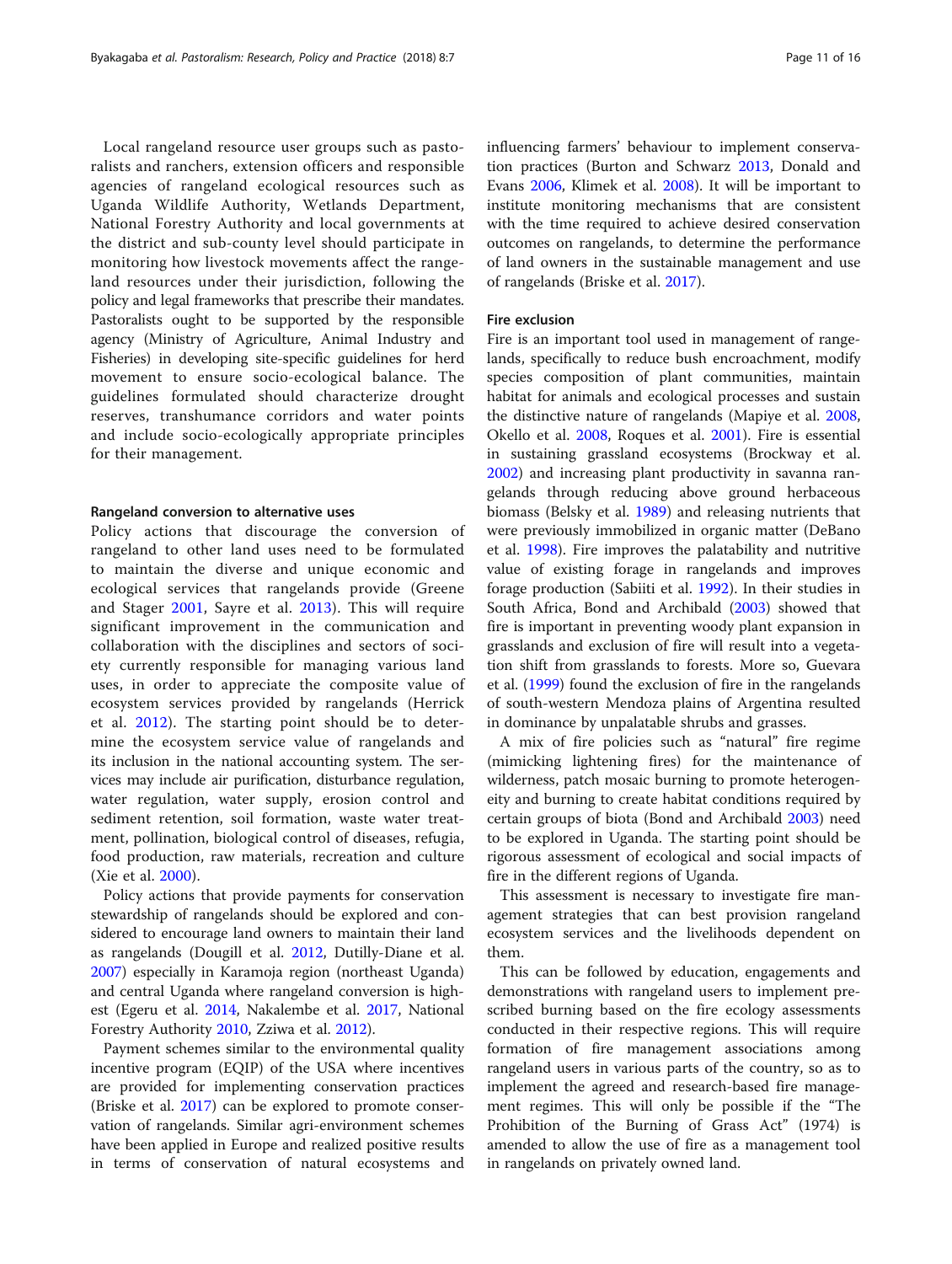# Proposed road map to address policy deficiencies

It will be important to establish a National Commission for Rangelands in order to effectively implement the proposed recommendations. This is because of the multi-sectoral nature of the uses and benefits of rangelands. The Commission will be responsible for coordinating efforts of various state and non-state actors involved in rangeland use, so as to ensure policy coordination at various scales of operation. A Commission will have legal authority to demand accountability from other state agencies and non-state actors on their roles and activities in the management of rangelands as prescribed in the policy and laws governing rangeland use. The Commission will also provide technical advice in matters related to any land use activities that may jeopardize rangeland socio-ecological integrity.

Successful management of environmental resources involving different actors requires acknowledgement that there are multiple interests and multiple government agencies at play which may vary at spatial and temporal scale. Government agencies are not monolithic; each of them has their own mandates, and similarly local users of rangelands may have different interests and value systems (Berkes [2002\)](#page-13-0). The draft rangeland management and pastoralism policy of Uganda recognizes that rangelands provide grazing pastures, wetlands, forests, arable land and water bodies that support pastoralists' and agro-pastoralists' livelihoods and other users who harness benefits from wildlife, woodlands, medicinal plants, minerals, scenic landscapes, watersheds and oil and gas.

The valuing of rangelands as expected is bound to be different among the different types of users that the policy identifies. In his paper, Berkes [\(2002\)](#page-13-0) recommended that strong and effective cross-scale linkages among state and non-state actors is critical in building consensus when interests and values of environmental resources vary among actors.

In the case of Uganda, the actors such as Ministry of Agriculture, Animal Industry and Fisheries, Ministry of Water and Environment, Ministry of Lands, Housing and Urban Development, Ministry of Tourism and Antiquities, Ministry of Finance, Economic Planning and Development, Ministry of Local Government, Ministry of Energy and Mineral Development will all be critical in ensuring functional cross-scale linkages. Non-state actors who are critical will include but are not limited to: ranchers, pastoralists' coalitions, mining companies, Uganda chamber of mines and petroleum, and commercial agriculture companies operating in rangeland areas. Civil society organizations, academia, researchers and traditional or cultural leaders will also be important in harnessing cross-scale linkages.

The second National Development Plan of Uganda recognizes agriculture, tourism, minerals, oil and gas

development and infrastructure development as priority areas for Uganda's quest for socio-economic transformation. The responsible and mandated ministries, departments and agencies ought to have functional coordination frameworks to harness existing synergies and minimize jeopardizing interests of other users of rangelands.

Cross-scale linkages enable combining the strengths of government agencies, non-state actors and local resource users and can be useful in mitigating the weaknesses identified by Pomeroy and Berkes [\(1997](#page-14-0))). The linkages ought to be based on a robust policy, legal and institutional framework that that minimize dominance by powerful actors. This means ensuring that all actors espouse mutual respect, trust, and that decisions are made through consensus. Appropriate governance structures for sharing rights and responsibilities will address power dynamics (Adger et al. [2005](#page-12-0)).

Access to knowledge and information, fair distribution of benefits and costs, effective feedback mechanisms and participation in decision-making will be useful in ensuring power balance among actors (Cash et al. [2006](#page-13-0), Robertson and Choi [2010\)](#page-15-0). This will require policy and legal reforms that provide for well-defined separation of power and roles, obligations, responsibilities and accountability mechanisms of state and non-state actors involved rangeland use and management.

The Ministry of Lands and Housing and Urban Development should ensure that rangelands are provided with land-use plans to regulate their conversion into other uses. The National Planning Authority should ensure that all agencies that have certain roles in the management of rangelands have integrated these roles in their plans and are implementing them as provided. The Ministry of Local Government should ensure that priorities and strategies provided in the policy governing rangelands are translated in the district development plans, budgets and workplans.

The National Environment Management Authority should carry out regular monitoring and reporting on the quality of natural ecosystems in rangelands of Uganda as required by the Environment Act, 1995, and ensure that development projects do not cause adverse impacts on rangelands. The Ministry of Finance, Planning and Economic Development should ensure that the technical and financial performance contracts with government agencies reflect sustainable rangeland management priorities.

# Conclusions

This assessment of historical and contemporary land use and economic policies and their consequences has shown that a continuation and, in several cases, an acceleration of policies originating from the colonial era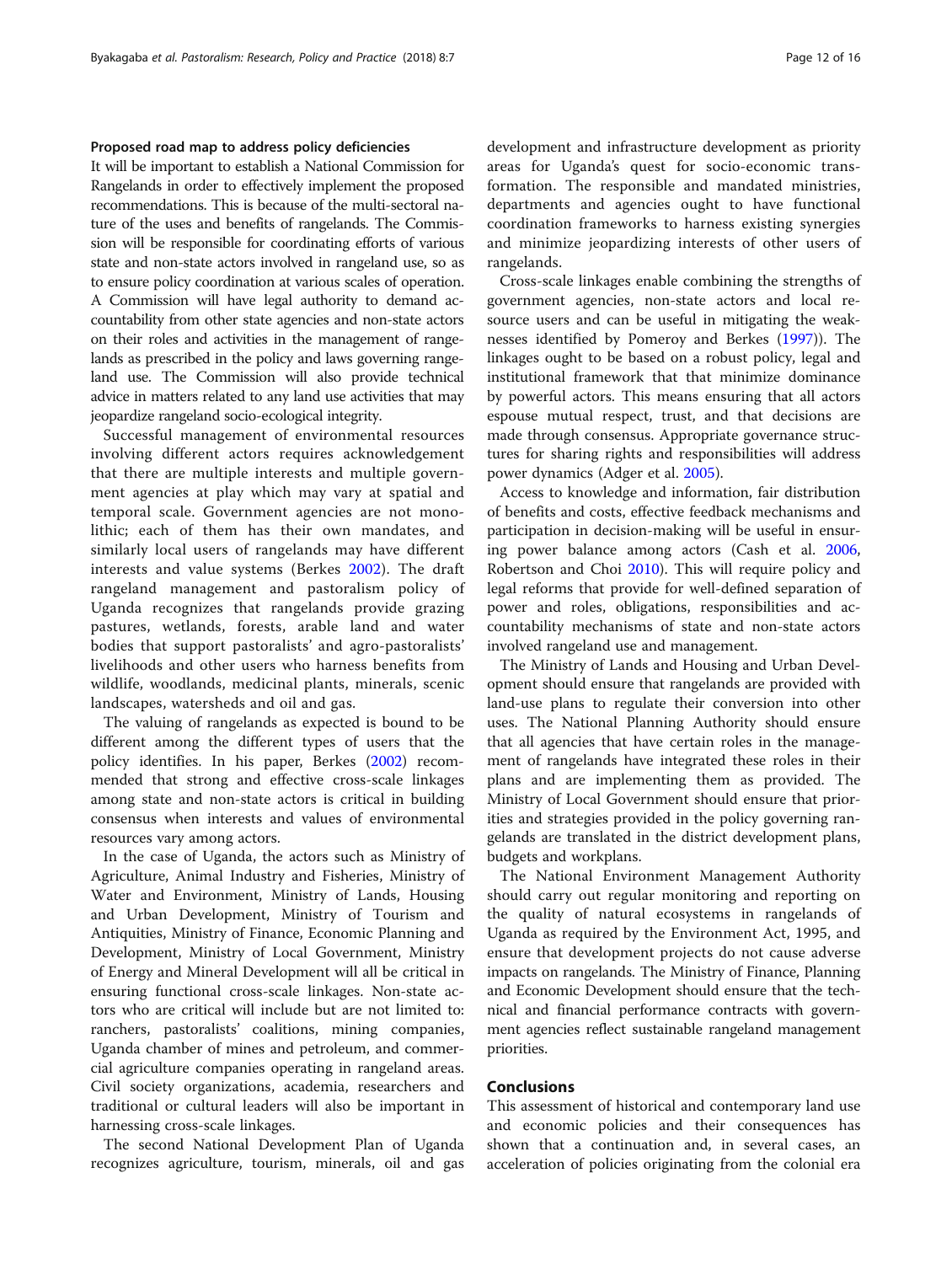<span id="page-12-0"></span>have had a series of adverse impacts on rangeland resources and pastoralists in Uganda. These policies focused on the production efficiency of a small number of provisioning ecosystem services that was characteristic of natural resource use at that time without any consideration of other regulatory, cultural and supporting ecosystem services from rangelands. These policies continued even after independence because of the powerful, widely perceived images of environmental change such as land degradation and desertification that were linked to traditional practices of rangeland use inherited by post-independence governments in Africa (Leach and Mearns [1996\)](#page-14-0).

These images have been further perpetuated by multi-lateral donor agencies which contribute to the entrenchment of specific "environmental narratives" (Hoben [1996](#page-13-0)) through budgetary support of government agencies responsible for managing environmental resources, including rangelands (Leach and Mearns [1996\)](#page-14-0).

Policies that promote individualization of land and sedentarization have limited livestock mobility and flexibility in use of rangeland resources, led to break down of social networks that provide safety nets, and thus caused decline in rangeland productivity, increased livestock mortality during drought and negatively affected the livelihoods of pastoralists. While fire exclusion has led to increased bush encroachment, an increase in unpalatable grass species and rangeland conversion into other land uses has led to fragmentation of rangelands, which is causing decline in available forage and habitats for grazers.

The policy issues and objectives have been characterized more by political interests rather than objectivity by the relevant state ministries and non-state actors. This conclusion is premised on the fact that despite the adverse impacts of the policies analysed, they continue to remain dominant in Uganda's policy arena. In Uganda, recent knowledge showing the need to rethink rangelands policies which only focus on production efficiency of a few provisioning ecosystem services of rangelands has not been mainstreamed in land use and economic policies. Other regulatory, cultural and supporting ecosystem services from rangelands also have not been prioritized in these policies.

Rangelands ought to be valued for the full suite of economic and ecological services they provide, rather than as a residual category which promotes their continued loss to more intensive uses (Sayre et al. [2013\)](#page-15-0). This can be achieved if Uganda's policies enhance the socio-ecological balance of rangelands. This will require regular policy evaluation, incorporation of insights into practice and working towards a shared purpose in rangeland use (Homewood [2004](#page-13-0)).

Establishment of a National Rangeland Commission governed by an executive Board whose membership is strategically constituted for effective representation of relevant actors in the use of rangelands may be a good starting point to address the pitfalls of having scattered provisions under different agencies with diverse mandates and interests. It will be useful to formulate a policy and enact a law and regulations providing a mandate to the proposed Commission, to ensure sustainable management and use of rangelands. It will be pertinent that Ugandan rangelands are recognized as natural ecosystems that require legislation for the continuation of their ecosystem services for posterity.

#### **Endnote**

<sup>1</sup>Uganda Protectorate, 1961, Report of the Karamoja Security Committee, p.vii.

#### Acknowledgements

The authors wish to acknowledge Texas A&M University and USAID who supported the first author during his time as a "visiting professor" at the Department of Ecosystem Science and Management, Texas A&M University, College Station, USA, where the idea of writing this review paper was initiated together with the last author. Kenneth Balikoowa of the Department of Environmental Management, Makerere University, is acknowledged for reviewing the initial drafts of this paper.

#### Funding

There is no funding body to declare.

#### Authors' contributions

PB analysed the relevant policies in terms of their socio-ecological and economic consequences on rangelands and pastoralists. He also drafted the introduction section of the manuscript and suggested the recommendations to address the consequences. He collated all the sections from the other co-authors. AE reviewed and analysed the historical policy trends that have shaped land governance in the rangelands of Uganda. He also reviewed ecological consequences of some of the policies that have shaped rangeland management in Uganda. BB reviewed ecological consequences of some of the policies especially on land-use/land-cover changes. He validated some of the data on land-use/land-cover changes associated to certain policies that were reviewed. DDB formulated the research questions that guided the review, reviewed some of the socio-ecological consequences of some of the dominant policies in rangeland management and proposed some of the recommendations to address identified consequences. All authors read and approved the final manuscript.

#### Competing interests

The authors declare that they have no competing interests.

#### Publisher's Note

Springer Nature remains neutral with regard to jurisdictional claims in published maps and institutional affiliations.

#### Author details

<sup>1</sup>Department of Environmental Management, Makerere University, P.O Box 7062, Kampala, Uganda. <sup>2</sup> Regional Universities Forum for Capacity Building in Agriculture (RUFORUM), P.O. Box 16811, Wandegeya, Kampala, Uganda. <sup>3</sup>Department of Ecosystem Science and Management, Texas A&M University College Station, TX 77843, USA.

### Received: 6 October 2017 Accepted: 13 December 2017 Published online: 05 March 2018

#### References

Adger, W. Neil, Katrina Brown, and Emma Tompkins. 2005. The political economy of cross-scale networks in resource co-management. Ecology and Society 10 (2). [www.ecologyandsociety.org/vol10/iss2/art9/.](http://www.ecologyandsociety.org/vol10/iss2/art9/)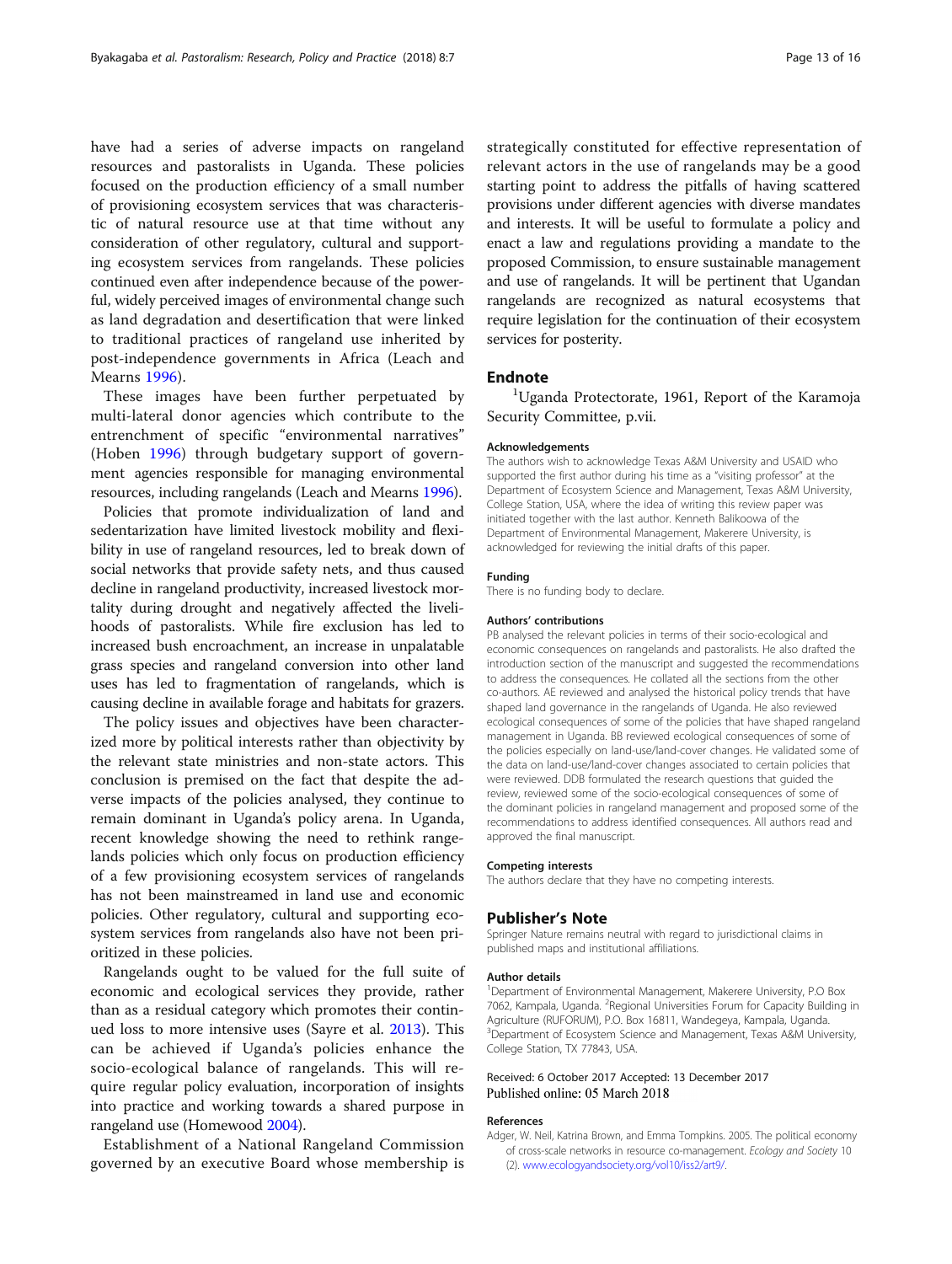- <span id="page-13-0"></span>Alkemade, Rob, Robin S. Reid, Maurits van den Berg, Jan de Leeuw, and Michel Jeuken. 2013. Assessing the impacts of livestock production on biodiversity in rangeland ecosystems. Proceedings of the National Academy of Sciences 110 (52): 20900–20905.
- Barber, James P. 1962. The Karamoja District of Uganda. The Journal of African History 3 (1): 111–124.
- Barrows, Richard, and Michael Roth. 1990. Land tenure and investment in African agriculture: Theory and evidence. The Journal of Modern African Studies 28 (2): 265–297.
- Bataringaya, B. 1961. K, report of the Karimojona Security Committee. Entebbe: Government Printer.
- Belsky, A.J., R.G. Amundson, J.M. Duxbury, S.J. Riha, A.R. Ali, and S.M. Mwonga. 1989. The effects of trees on their physical, chemical and biological environments in a semi-arid savanna in Kenya. Journal of Applied Ecology 26: 1005–1024.
- Berkes, Fikret. 2002. Cross-scale institutional linkages for commonsmanagement: perspectives from the bottom up. In The Drama of the Commons. ed. Elinor Ostrom, Thomas Dietz, Nives Dolsak, Paul C. Stern, Susan Stonich. 293–321. Washington, D.C: National Academy EU Weber.
- Beyaraza, Ernest. 2004. Evolution of property rights in Uganda: A legal and philosophical analysis of past, present, and future trends. Makerere University Printery.
- Bond, William J., and Sally Archibald. 2003. Confronting complexity: Fire policy choices in South African savanna parks. International Journal of Wildland Fire 12 (4): 381–389.
- Briske, David D., Brandon T. Bestelmeyer, Joel R. Brown, Mark W. Brunson, Thomas L. Thurow, and J.A. Tanaka. 2017. Assessment of USDA-NRCS rangeland conservation programs: Recommendation for an evidence-based conservation platform. Ecological Applications 27 (1): 94–104.
- Brock, Beverley. 1969. Customary land tenure, 'individualization' and agricultural development in Uganda. East African Journal of Rural Development 2 (2): 1–27.
- Brockway, Dale G., Richard G. Gatewood, and Randi B. Paris. 2002. Restoring fire as an ecological process in shortgrass prairie ecosystems: Initial effects of prescribed burning during the dormant and growing seasons. Journal of Environmental Management 65 (2): 135–152.
- Burton, Rob J.F., and Gerald Schwarz. 2013. Result-oriented agri-environmental schemes in Europe and their potential for promoting behavioural change. Land Use Policy 30 (1): 628–641.
- Byenkya, G.S., S. Mugerwa, S. Barasa, and E. Zziwa. 2014. Land use and cover change in pastoral systems of Uganda: Implications on livestock management under drought induced pasture. African Crop Science Journal 22: 1013–1025.
- Cash, David, W. Neil Adger, Fikret Berkes, Po Garden, Louis Lebel, Per Olsson, Lowell Pritchard, and Oran Young. 2006. Scale and cross-scale dynamics: Governance and information in a multilevel world. Ecology and Society 11 (2). [www.ecologyandsociety.org/vol11/iss2/art8/](http://www.ecologyandsociety.org/vol11/iss2/art8/).
- Chapman, Chris, and Alexander Kagaha. 2009. Resolving conflicts using traditional mechanisms in the Karamoja and Teso regions of Uganda. Minority Rights Group briefing.
- Chuluun, Togtohyn, and Dennis Ojima. 2002. Land use change and carbon cycle in arid and semi-arid lands of East and Central Asia. Science in China Series C Life Sciences-English Edition 45 (SUPP): 48–54.
- Clover, J., and S. Eriksen. 2009. The effects of land tenure change on sustainability: Human security and environmental change in southern African savannas. Environmental Science & Policy 12 (1): 53–70.
- DeBano, Leonard F., Daniel G. Neary, and Peter F. Ffolliott. 1998. Fire effects on ecosystems. Wiley.
- Donald, Paul F., and Andy D. Evans. 2006. Habitat connectivity and matrix restoration: The wider implications of agri-environment schemes. Journal of Applied Ecology 43 (2): 209–218.
- Doornbos, Martin R. 1975. Land tenure and political conflict in Ankole, Uganda. The Journal of Development Studies 12 (1): 54–74.
- Doornbos, Martin R., and Michael F. Lofchie. 1970. Ranching and scheming: A case study of the Ankole ranching scheme. Institute of social studies.
- Dougill, Andrew J., Lindsay C. Stringer, Julia Leventon, Mike Riddell, Henri Rueff, Dominick V. Spracklen, and Edward Butt. 2012. Lessons from communitybased payment for ecosystem service schemes: From forests to rangelands. Philosophical Transactions of the Royal Society of London B: Biological Sciences 367 (1606): 3178–3190.
- Dutilly-Diane, Céline, Nancy McCarthy, Francis Turkelboom, Adriana Bruggeman, James Tiedemann, Kenneth Street, and Gianluca Serra. 2007. Could payments for environmental services improve rangeland management in Central Asia, West Asia and North Africa?.
- Egeru, Anthony, Oliver Wasonga, Kyagulanyi Joseph, G.J. Mwanjalolo Majaliwa, Laban MacOpiyo, and John Mburu. 2014. Spatio-temporal

dynamics of forage and land cover changes in Karamoja sub-region, Uganda. Pastoralism 4 (1): 6.

- Egeru, Anthony, Oliver Wasonga, Laban MacOpiyo, John Mburu, John R.S. Tabuti, and Mwanjalolo G.J. Majaliwa. 2015. Piospheric influence on forage species composition and abundance in semi-arid Karamoja sub-region, Uganda. Pastoralism 5 (1): 12.
- Eldridge, David J., Matthew A. Bowker, Fernando T. Maestre, Erin Roger, James F. Reynolds, and Walter G. Whitford. 2011. Impacts of shrub encroachment on ecosystem structure and functioning: Towards a global synthesis. Ecology Letters 14 (7): 709–722.
- Emerton, Lucy. 1999. Balancing the opportunity costs of wildlife conservation for communities around Lake Mburo National Park, Uganda. IIED.
- Filipová, Zuzana, and Nadia Johanisova. 2017. Changes in pastoralist commons management and their implications in Karamoja (Uganda). Journal of Political Ecology 24 (1): 881–900.
- Fratkin, Elliot, Eric Abella Roth, and Martha A. Nathan. 2004. Pastoral sedentarization and its effects on children's diet, health, and growth among Rendille of Northern Kenya. Human Ecology 32 (5): 531–559.
- Furley, Peter A., Robert M. Rees, Casey M. Ryan, and Gustavo Saiz. 2008. Savanna burning and the assessment of long-term fire experiments with particular reference to Zimbabwe. Progress in Physical Geography 32 (6): 611–634.
- Gold, C.S., E.B. Karamura, A. Kiggundu, F. Bagamba, and A.M.K. Abera. 1999. Geographic shifts in the highland cooking banana (Musa spp., group AAA-EA) production in Uganda. International Journal of Sustainable Development and World Ecology 6 (1): 45–59.
- Gordijn, Paul J., Edward Rice, and David Ward. 2012. The effects of fire on woody plant encroachment are exacerbated by succession of trees of decreased palatability. Perspectives in Plant Ecology, Evolution and Systematics 14 (6): 411–422.
- Government of Uganda, ed. 2001. The Uganda Forestry Policy 2001 edited by Government of Uganda. Kampala: Government of Uganda.
- Government of Uganda. 2008. The national livestock census report 2008. Entebbe: Ministry of Agriculture, Animal Industry & Fisheries.
- Government of Uganda. 2010. The first National Development Plan. Kampala: National Planning Authority.
- Government of Uganda. 2012. Renewable energy investment guide. Kampala: Ministry of Energy and Mineral Development.
- Government of Uganda. 2014. Draft rangeland management and pastoralism policy. Kampala: Animal Industry and Fisheries Ministry of Agriculture.
- Government of Uganda. 2015. The second National Development Plan. Kampala: National Planning Authority.
- Government of Uganda. 2016. Draft biomass report. Kampala: National Forestry Authority.
- Green, Elliott D. 2006. Ethnicity and the politics of land tenure reform in central Uganda. Commonwealth & Comparative Politics 44 (3): 370–388.
- Greene, Richard P., and John Stager. 2001. Rangeland to cropland conversions as replacement land for prime farmland lost to urban development. The Social Science Journal 38 (4): 543–555.
- Groom, Rosemary J., and David Western. 2013. Impact of land subdivision and sedentarization on wildlife in Kenya's southern rangelands. Rangeland Ecology & Management 66 (1): 1–9.
- Guevara, J.C., C.R. Stasi, C.F. Wuilloud, and O.R. Estevez. 1999. Effects of fire on rangeland vegetation in south-western Mendoza plains (Argentina): Composition, frequency, biomass, productivity and carrying capacity. Journal of Arid Environments 41 (1): 27–35.
- Harrington, G.N. 1974. Fire effects on a Ugandan savanna grassland. Tropical grasslands.
- Herrick, J.E., J.R. Brown, B.T. Bestelmeyer, S.S. Andrews, Baldi German, J. Davies, M. Duniway, K.M. Havstad, J.W. Karl, and D.L. Karlen. 2012. Revolutionary land use change in the 21st century: Is (rangeland) science relevant? Rangeland Ecology & Management 65 (6): 590–598.
- Hobbs, N. Thompson, Kathleen A. Galvin, Chris J. Stokes, Jill M. Lackett, Andrew J. Ash, Randall B. Boone, Robin S. Reid, and Philip K. Thornton. 2008. Fragmentation of rangelands: Implications for humans, animals, and landscapes. Global Environmental Change 18 (4): 776–785.
- Hoben, Allan. 1996. The cultural construction of environmental policy: Paradigms and politics in Ethiopia.
- Homewood, Katherine M. 2004. Policy, environment and development in African rangelands. Environmental Science & Policy 7 (3): 125–143.
- Hoornbeek, John A., and B. Guy Peters. 2017. Understanding policy problems: A refinement of past work. Policy and Society 36 (3): 365–384.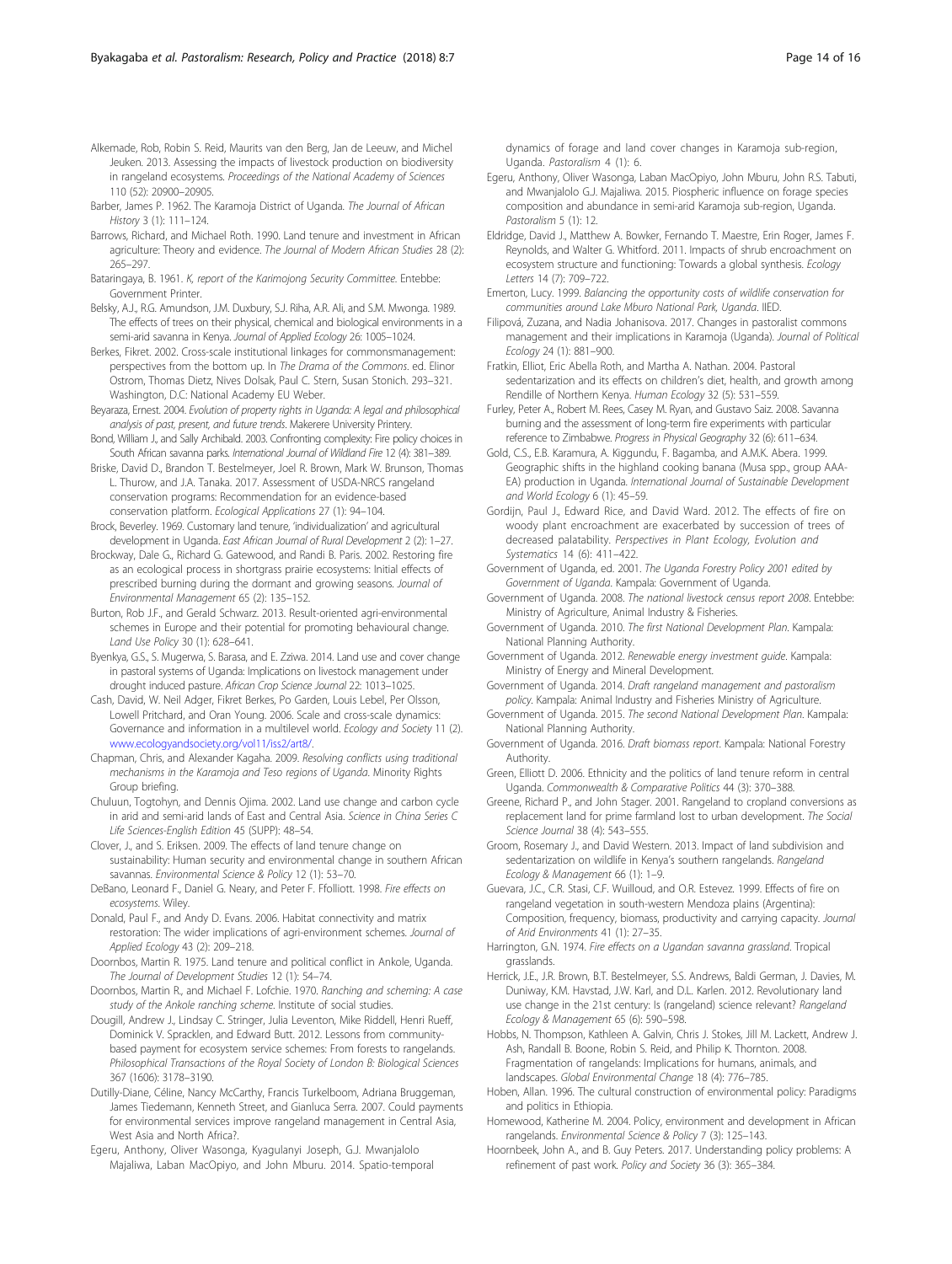- <span id="page-14-0"></span>Houghton, R.A., J.L. Hackler, and K.T. Lawrence. 1999. The US carbon budget: Contributions from land-use change. Science 285 (5427): 574–578.
- Illius, A.W., and T.G. O'connor. 1999. On the relevance of nonequilibrium concepts to arid and semiarid grazing systems. Ecological Applications 9 (3): 798–813.
- Joughin, James, and Anne Mette Kjær. 2010. The politics of agricultural policy reform: The case of Uganda. In Forum for development studies.
- Kalabamu, Faustin T. 2000. Land tenure and management reforms in East and Southern Africa - the case of Botswana. Land Use Policy 17 (4): 305–319.
- Kamara, Abdul B., Brent Swallow, and Michael Kirk. 2004. Policies, interventions and institutional change in pastoral resource management in Borana, Southern Ethiopia. Development Policy Review 22 (4): 381–403.
- Keane, Robert E., Kevin C. Ryan, Thomas T. Veblen, Craig D. Allen, Jesse A. Logan, Brad Hawkes, and J. Barron. 2002. The cascading effects of fire exclusion in Rocky Mountain ecosystems. In "rocky mountain futures" An Ecological Perspective. ed. Jill S. Baron. 133–152. Washington, DC: Island press.
- Kirkbride, Mary, and Richard Grahn. 2008. Survival of the fittest: Pastoralism and climate change in East Africa. Oxfam Policy and Practice: Agriculture, Food and Land 8 (3): 174–220.
- Kisamba-Mugerwa, W. 1992. Rangeland tenure and resource management: An overview of pastoralism in Uganda. Makerere Institute of Social Research.
- Kisamba-Mugerwa, Wilberforce. 1995. The impact of individualisation on common grazing land resources in Uganda. PhD, Makerere Institute of Social Research, Makerere University.
- Kisamba-Mugerwa, Wilberfroce, John Pender, and E. Kato. 2006. Impacts of individualization of land tenure on livestock and rangeland management in Southwestern Uganda. In 11th Biennial Conference of the International Association for the Study of Common Property, IFPR Institute, Editor.
- Klimek, Sebastian, Horst-Henning Steinmann, Jan Freese, and Johannes Isselstein. 2008. Rewarding farmers for delivering vascular plant diversity in managed grasslands: A transdisciplinary case-study approach. Biological Conservation 141 (11): 2888–2897.
- Knighton, Ben. 2006. Can notions of common property and the common good survive? The consequences of classical economics for Karamojong nomadic pastoralists. IASCP Conference.
- Krätli, Saverio. 2010. Karamoja with the rest of 'the rest of Uganda'. Nomadic Peoples 14 (2): 3–23.
- Kyagaba, Emmanuel. 2004. Range resource assessment and monitoring techniques among the pastoral Bahima in Uganda. Nomadic Peoples 8 (1): 81–97.
- Lackett, Jill, and Kathleen Galvin. 2008. From fragmentation to reaggregation of rangelands in the northern great plains: USA. In Fragmentation in Semi-Arid and Arid Landscapes: consequences for human and natural systems. eds. KA Galvin, RS Reid, RH Behnke, NT Hobbs. 113–134. Dordrecht: Springer
- Laris, Paul, and David Andrew Wardell. 2006. Good, bad or 'necessary evil'? Reinterpreting the colonial burning experiments in the savanna landscapes of West Africa. The Geographical Journal 172 (4): 271–290.
- Lastarria-Cornhiel, S. 2003. Uganda country brief: Property rights and land markets: USAID.
- Leach, Melissa, and Robin Mearns. 1996. Environmental change and policy. In The lie of the land: Challenging received wisdom on the African environment, 1–33. Oxford: James Currey.
- Lesorogol, Carolyn K. 2010. Creating common grazing rights on private parcels: How new rules produce incentives for cooperative land management. In: cooperation in economy and society. ed. R Marshall. Lanham, MD. 239–258. Alta Mira press.
- Ministry of Agriculture Animal Industry and Fisheries Uganda, Uganda Bureau of Statistics, Food and Agriculture Organization of the United Nations, International Livestock Research Institute, World Resources Institute. 2010. Mapping a better future: Spatial analysis and pro-poor livestock strategies in Uganda. Washington, DC and Kampala: World Resources Institute.
- Mabikke, Samuel B. 2011. Escalating land grabbing in post-conflict regions of Northern Uganda: A need for strengthening good land governance in Acholi region. International conference on global land grabbing.
- Mamdani, Mahmood. 1982. Karamoja: Colonial roots of famine in North-East Uganda. Review of African Political Economy 9 (25): 66–73.
- Mapiye, C., M. Mwale, N. Chikumba, and M. Chimonyo. 2008. Fire as a rangeland management tool in the savannas of southern Africa: A review. Tropical and Subtropical Agroecosystems 8 (2): 115–124.
- Minami, K., and T. Kimura. 1993. The significance of grasslands in absorption of atmospheric methane and emission of nitrous oxide. Journal of Agricultural Meteorology 48 (5): 719–722.
- Msuya, D.G. 2015. Pastoralism beyond ranching: A farming system in severe stress in semi-arid tropics especially in Africa. Journal of Agriculture and Ecology Research International 4 (3): 128–139.
- Mugasi, S.K., E.N. Sabiiti, and B.M. Tayebwa. 2000. The economic implications of bush encroachment on livestock farming in rangelands of Uganda. African Journal of Range and Forage Science 17 (1–3): 64–69.
- Mugerwa, Swidiq, and Emmanuel Zziwa. 2014. Drivers of grassland ecosystems' deterioration in Uganda. Applied Science Reports 2 (3): 103–111.
- Muhereza, Frank Emmanuel. 2001. Ranchers and pastoralists: Restructuring of government ranching, Uganda, 100–133. London: African Pastoralism: Conflict, Institutions and Government, Pluto Press.
- Munyao, Kioko, and Christopher B. Barrett. 2007. Decentralization of pastoral resources management and its effects on environmental degradation and poverty: Experience from northern Kenya. In Decentralization and the social economics of development: Lessons from Kenya, ed. C.B. Barrett, A.G. Mude, and J.M. Omiti, 97–110. United Kingdom: CAB International.
- Mwangi, Esther. 2009. Property rights and governance of Africa's rangelands: A policy overview. Natural Resources Forum.
- Mwaura, Francis, and Miriam Katunze. 2014. Enhancing agricultural production and productivity in Uganda through irrigation. Economic Policy Research Centre (EPRC).
- Nakakaawa, Charlotte Anne, Paul O. Vedeld, and Jens B. Aune. 2011. Spatial and temporal land use and carbon stock changes in Uganda: Implications for a future REDD strategy. Mitigation and Adaptation Strategies for Global Change 16 (1): 25–62.
- Nakalembe, Catherine, Jan Dempewolf, and Christopher Justice. 2017. Agricultural land use change in Karamoja region, Uganda. Land Use Policy 62: 2–12.
- Nangendo, Grace. 2005. Changing forest-woodland-savanna mosaics in Uganda: With implications for conservation.
- National Forestry Authority. 2010. National biomass study technical report 2009. Kampala: National Forestry Authority.
- Nguyen, Tin, Enjiang Cheng, and Christopher Findlay. 1996. Land fragmentation and farm productivity in China in the 1990s. China Economic Review 7 (2): 169–180.
- Ning, Wu, and C.E. Richard. 1999. The privatisation process of rangeland and its impacts on the pastoral dynamics in the Hindu Kush Himalaya: The case of Western Sichuan, China. In People and rangelands. Townsville: Proceedings of VI International Rangelands Congress.
- Nkedianye, David, Jan de Leeuw, Joseph O. Ogutu, Mohammed Y. Said, Terra L. Saidimu, Shem C. Kifugo, Dickson S. Kaelo, and Robin S. Reid. 2011. Mobility and livestock mortality in communally used pastoral areas: The impact of the 2005-2006 drought on livestock mortality in Maasailand. Pastoralism: Research, Policy and Practice 1 (1): 17.
- Nsamba, Morris Adam. 2013. Decentralization and territorial politics: The dilemma of constructing and managing identities in Uganda. Critical African Studies 5  $(1): 48 - 60$
- Oba, Gufu. 2012. Harnessing pastoralists' indigenous knowledge for rangeland management: Three African case studies. Pastoralism: Research, Policy and Practice 2 (1): 1.
- Oba, Gufu, Patrick Byakagaba, and Ayana Angassa. 2008. Participatory monitoring of biodiversity in East African grazing lands. Land Degradation & Development 19 (6): 636–648.
- Ocan, Charles Emunyu, and Charles Ocan. 1994. Pastoral resources and conflicts in north-eastern Uganda: The Karimojong case. Nomadic Peoples 34 (35): 123–135.
- Okello, B.D., Truman P. Young, Corinna Riginos, Dan Kelly, and T.G. O'connor. 2008. Short-term survival and long-term mortality of Acacia drepanolobium after a controlled burn. African Journal of Ecology 46 (3): 395–401.
- Okuku, Juma Anthony. 2006. The land act (1998) and land tenure reform in Uganda. Africa Development 31 (1): 1–26.
- O'Mara, Frank P. 2012. The role of grasslands in food security and climate change. Annals of Botany 110 (6): 1263–1270.
- Otim, P. 2004. Baseline study for the Ugandan side of the Karamoja cluster. Addis Ababa: Centre for Basic Research.
- Pearson, Amber L., and Charles Muchunguzi. 2011. Contextualizing privatization and conservation in the history of resource management in southwestern Uganda: Ethnicity, political privilege, and resource access over time. The International Journal of African Historical Studies 44 (1): 113–140.
- Platteau, Jean-Philippe. 1996. The evolutionary theory of land rights as applied to sub-Saharan Africa: A critical assessment. Development and Change 27 (1): 29–86.
- Pomeroy, Robert S., and Fikret Berkes. 1997. Two to tango: The role of government in fisheries co-management. Marine Policy 21 (5): 465–480.